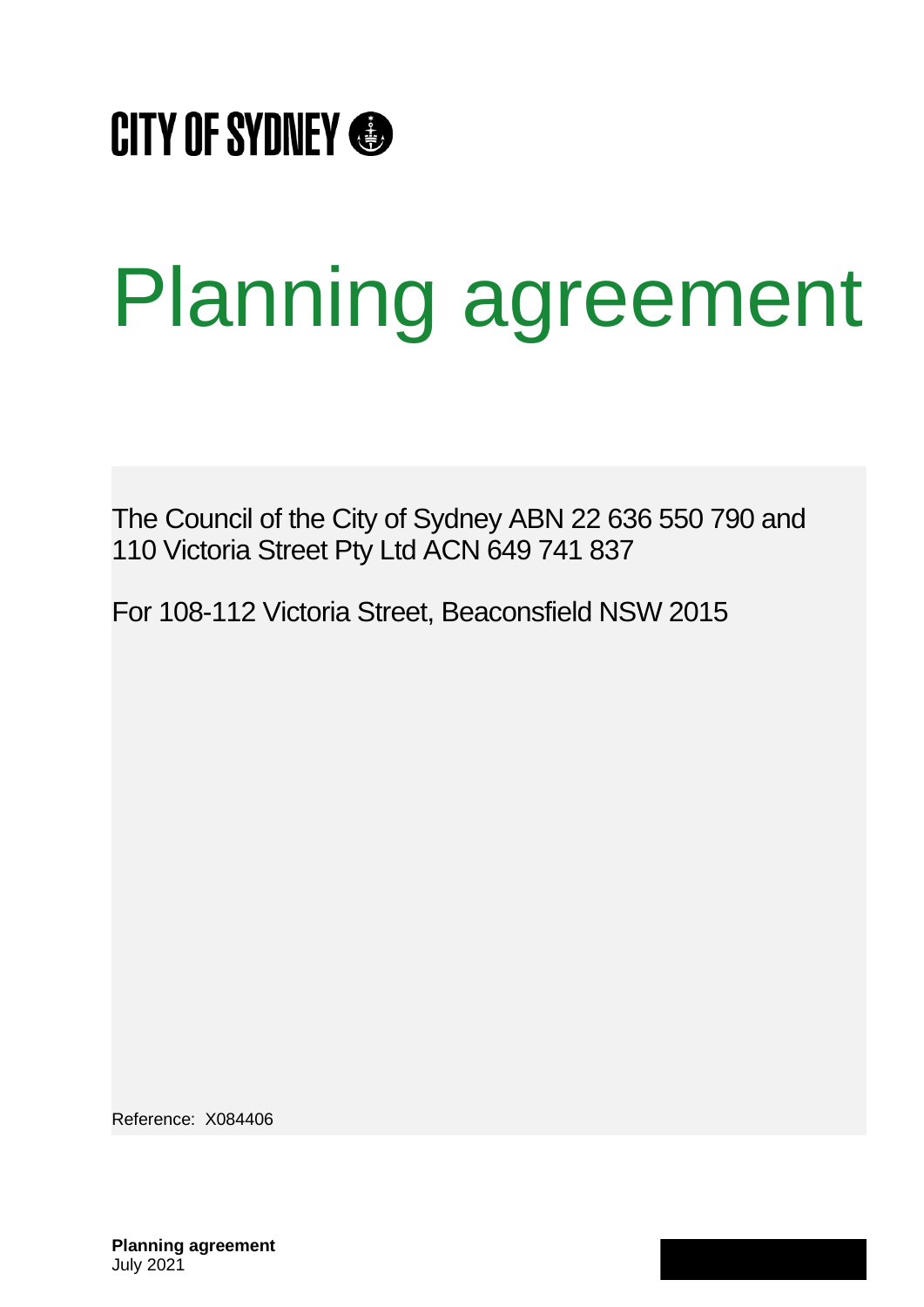# **CONTENTS**

| <b>CLAUSE</b> |                                                      | <b>PAGE</b> |  |
|---------------|------------------------------------------------------|-------------|--|
| 1.            |                                                      |             |  |
|               | 1.1<br>1.2                                           |             |  |
| 2.            |                                                      |             |  |
|               | 2.1<br>2.2<br>2.3<br>2.4<br>2.5                      |             |  |
| 3.            |                                                      |             |  |
|               | 3.1                                                  |             |  |
| 4.            |                                                      |             |  |
|               | 4.1<br>4.2                                           |             |  |
| 5.            |                                                      |             |  |
|               | 5.1                                                  |             |  |
| 6.            |                                                      |             |  |
| 7.            |                                                      |             |  |
|               | 7.1<br>7.2<br>7.3<br>7.4<br>7.5                      |             |  |
| 8.            |                                                      |             |  |
|               | 8.1<br>8.2<br>8.3                                    |             |  |
| 9.            |                                                      |             |  |
|               | 9.1                                                  |             |  |
| 10.           |                                                      |             |  |
| 11.           |                                                      |             |  |
|               | 11.1<br>11.2<br>11.3<br>11.4<br>11.5<br>11.6<br>11.7 |             |  |
| 12.           |                                                      |             |  |
| 13.           |                                                      |             |  |
|               | 13.1<br>13.2                                         |             |  |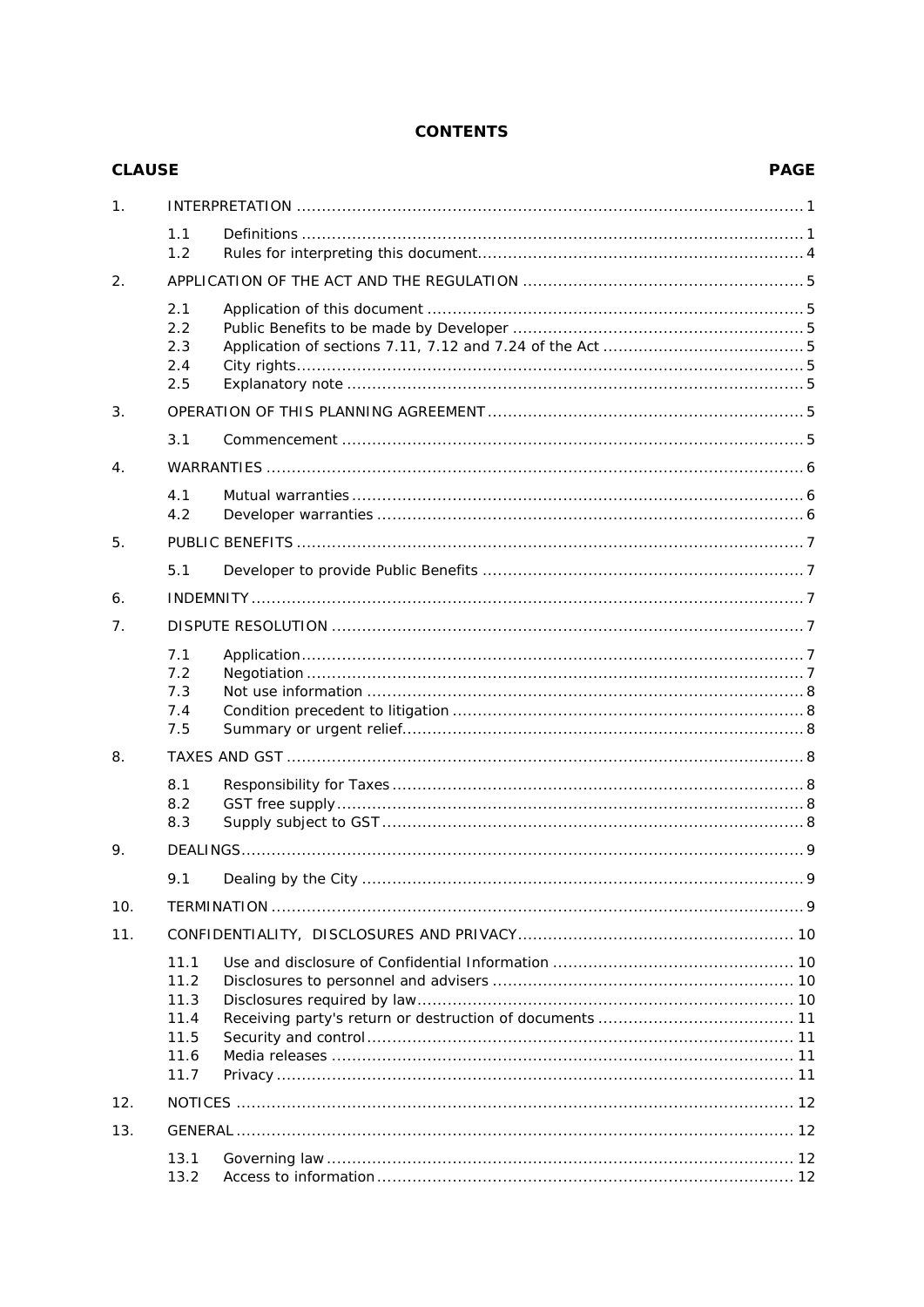|                  | 13.3  |  |
|------------------|-------|--|
|                  | 13.4  |  |
|                  | 13.5  |  |
|                  | 13.6  |  |
|                  | 13.7  |  |
|                  | 13.8  |  |
|                  | 13.9  |  |
|                  | 13.10 |  |
|                  | 13.11 |  |
|                  | 13.12 |  |
|                  | 13.13 |  |
|                  | 13.14 |  |
|                  | 13.15 |  |
| 1 <sub>1</sub>   |       |  |
| $\overline{2}$ . |       |  |
|                  | 2.1   |  |
|                  | 2.2   |  |
|                  | 2.3   |  |
|                  | 2.4   |  |
| <b>Schedules</b> |       |  |
|                  |       |  |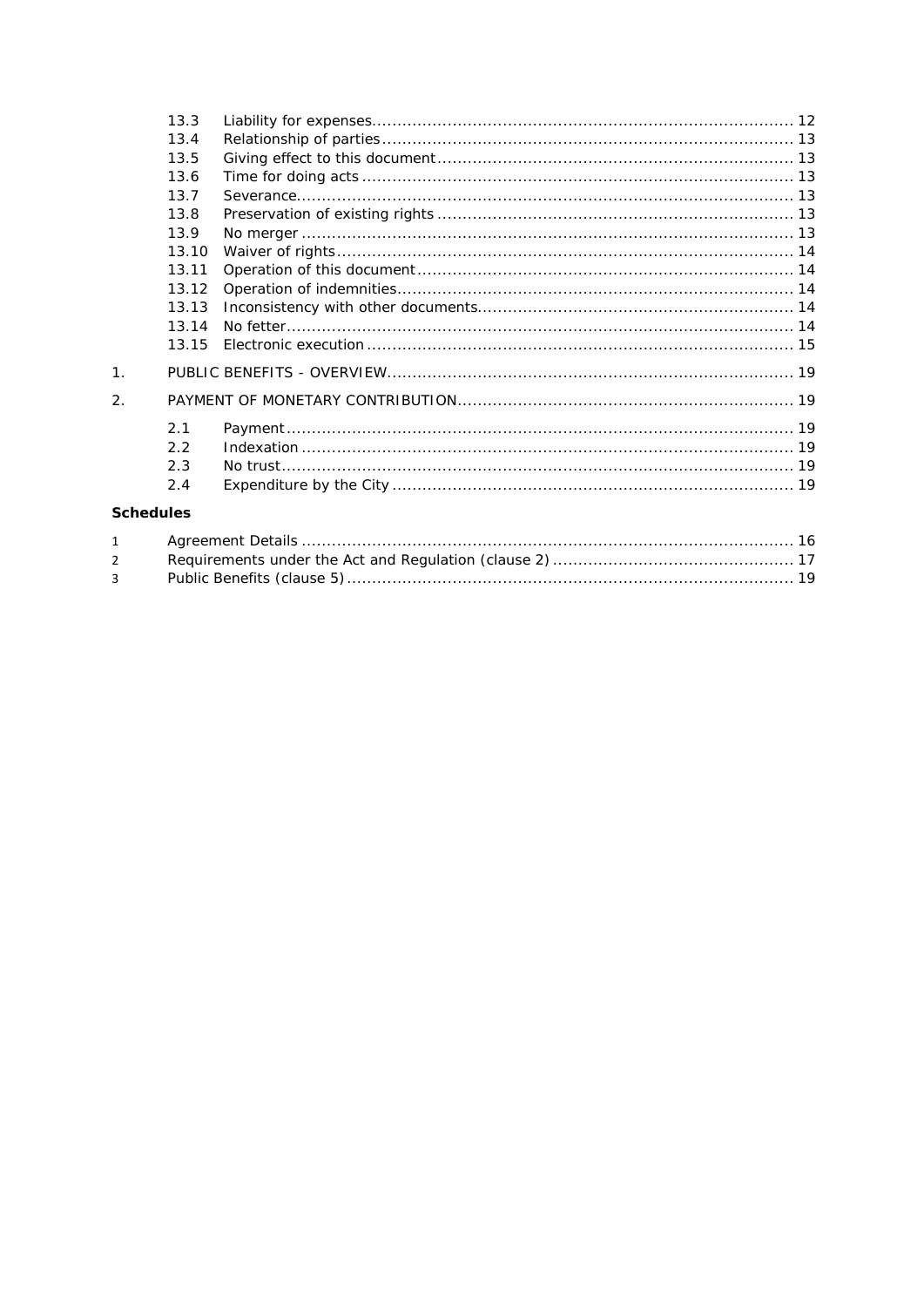#### **THIS PLANNING AGREEMENT** is made on 2022.

#### **BETWEEN:**

- (1) **The Council of the City of Sydney** ABN 22 636 550 790 of Town Hall House, 456 Kent Street, SYDNEY NSW 2000 (the **City**); and
- (2) **110 Victoria Street Pty Ltd** ACN 649 741 837 of 2D Fremlin Street, BANKSMEADOW NSW 2019 (the **Developer**).

#### **BACKGROUND**

- (A) The Developer is the owner of the Land and intends to undertake the Development on the Land.
- (B) The Developer has offered to enter into this document with the City to provide the Public Benefits on the terms of this document.

#### **THE PARTIES AGREE AS FOLLOWS:**

#### <span id="page-3-0"></span>1. **INTERPRETATION**

#### <span id="page-3-1"></span>1.1 **Definitions**

The following definitions apply in this document.

**Act** means the *Environmental Planning and Assessment Act 1979 (NSW)*.

**Attributed Value** means the value the City and the Developer agree is to be attributed to each element of the Public Benefits as at the date of this document, as set out in clause [1](#page-21-0) of Schedule 3 of this document.

#### **Authorisation** means:

- (a) an approval, authorisation, consent, declaration, exemption, permit, licence, notarisation or waiver, however it is described, and including any condition attached to it: and
- (b) in relation to anything that could be prohibited or restricted by law if a Government Agency acts in any way within a specified period, the expiry of that period without that action being taken,

including any renewal or amendment.

**Business Day** means a day (other than a Saturday, Sunday or public holiday) on which banks are open for general banking business in Sydney, Australia.

**City's Policies** means all policies and procedures relevant to the provision of the Public Benefits, as notified by the City in writing to the Developer.

**City's Representative** means the person named in Item 3 of [Schedule 1](#page-18-1) or his/her delegate.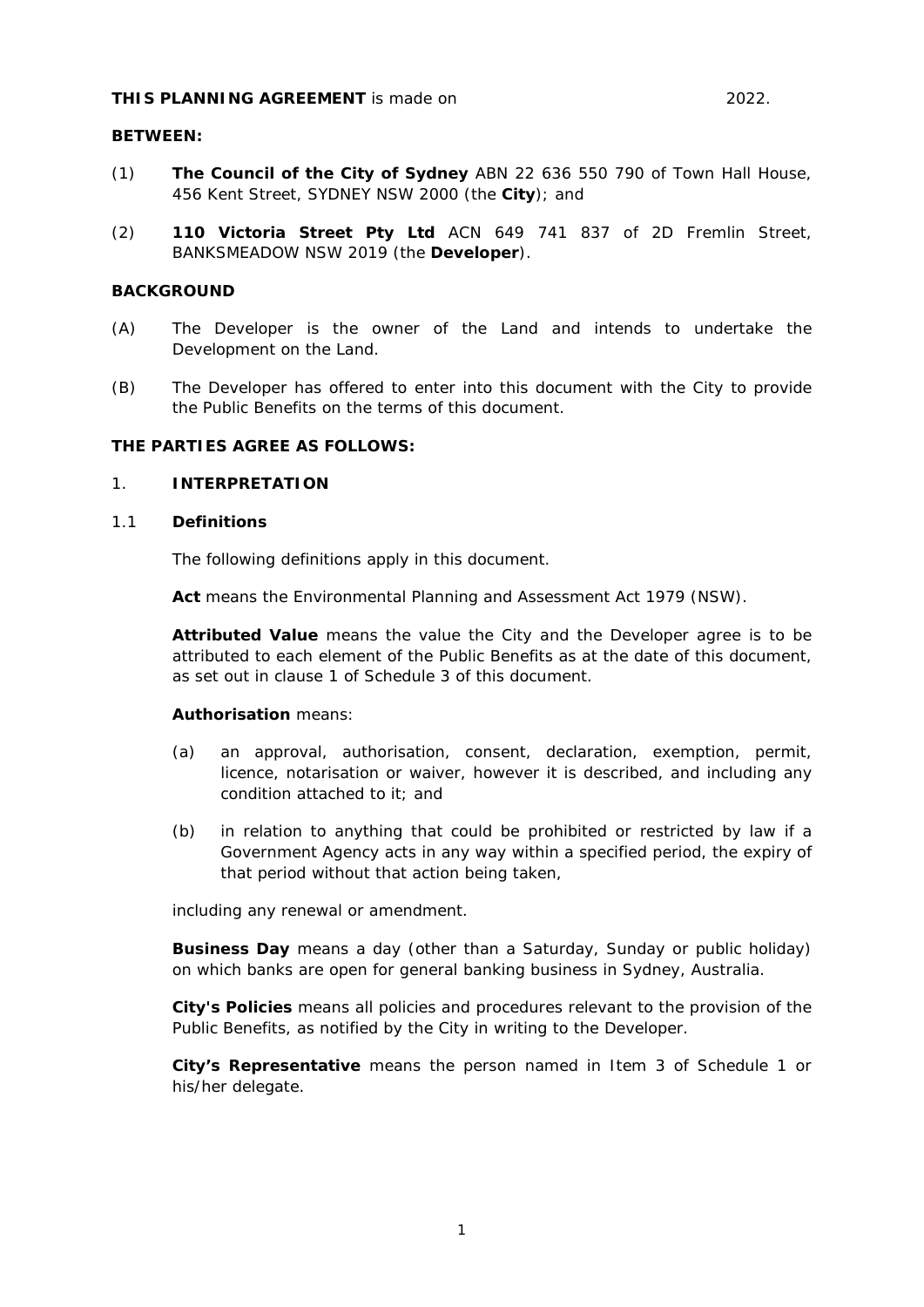#### **Confidential Information** means:

- (a) information of a party (**disclosing party**) that is:
	- (i) made available by or on behalf of the disclosing party to the other party (**receiving party**), or is otherwise obtained by or on behalf of the receiving party; and
	- (ii) by its nature confidential or the receiving party knows, or ought reasonably to know, is confidential.

Confidential Information may be made available or obtained directly or indirectly, and before, on or after the date of this document.

Confidential Information does not include information that:

- (a) is in or enters the public domain through no fault of the receiving party or any of its officers, employees or agents;
- (b) is or was made available to the receiving party by a person (other than the disclosing party) who is not or was not then under an obligation of confidence to the disclosing party in relation to that information; or
- (c) is or was developed by the receiving party independently of the disclosing party and any of its officers, employees or agents.

**Construction Certificate** has the same meaning as in the Act.

**Corporations Act** means the *Corporations Act 2001* (Cth).

**Dealing** means selling, transferring, assigning, novating, mortgaging, charging, or encumbering and, where appearing, **Deal** has the same meaning.

**Developer's Representative** means the person named in Item 4 of [Schedule 1](#page-18-1) or his/her delegate.

**Development** means the development of the Land by the Developer described at Item 2 of [Schedule 1.](#page-18-1)

**Development Application** means the development application identified in Item 5 of [Schedule 1](#page-18-1) and includes all plans, reports models, photomontages, material boards (as amended supplemented) submitted to the consent authority before the determination of that Development Application.

**Development Consent** means the consent granted to the Development Application for the Development and includes all modifications made under section 4.55 of the Act.

**Dispute** means any dispute or difference between the parties arising out of, relating to or in connection with this document, including any dispute or difference as to the formation, validity, existence or termination of this document.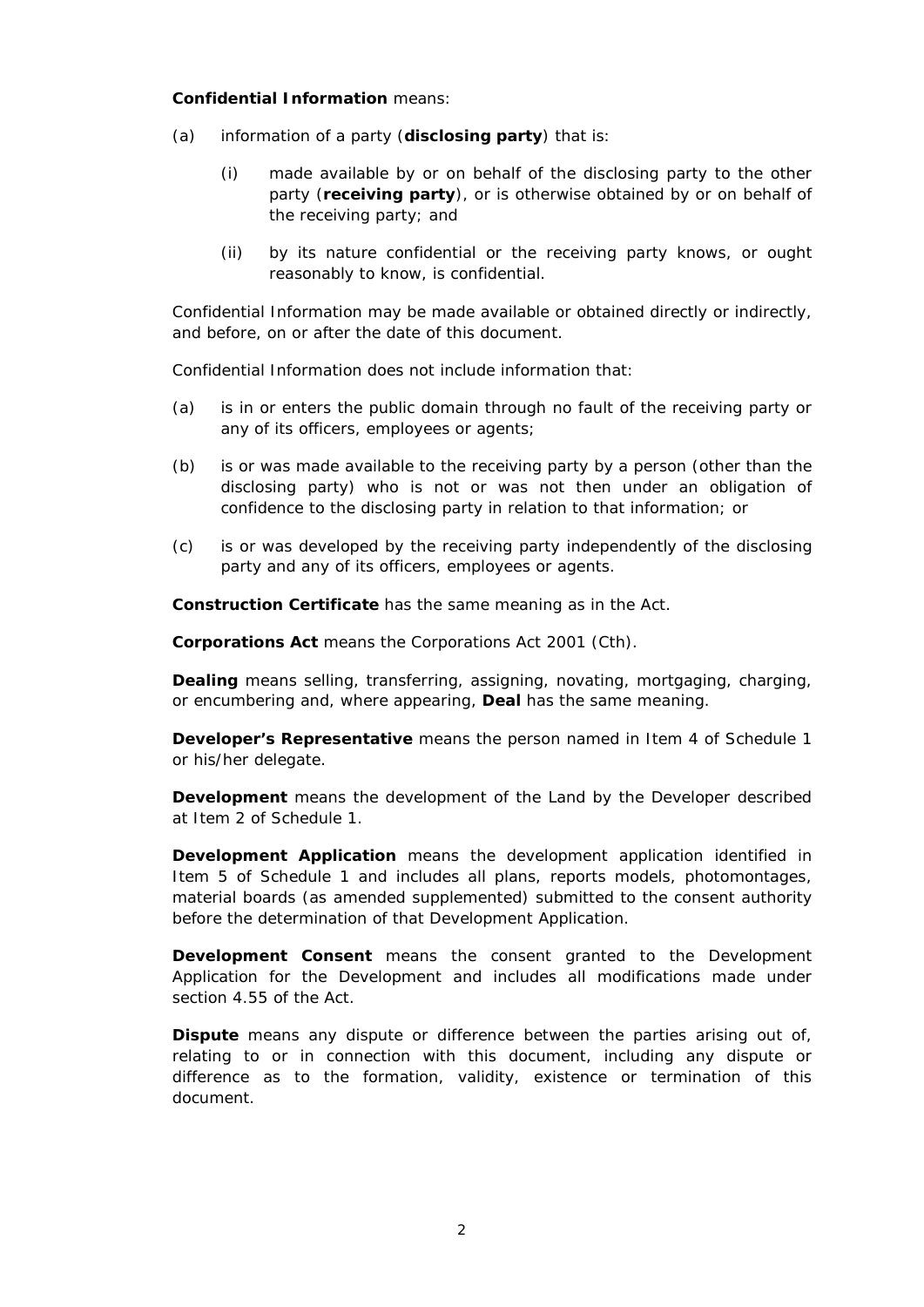**Environmental Laws** means all laws and legislation relating to environmental protection, building, planning, health, safety or work health and safety matters and includes the following:

- (a) the *Work Health and Safety Act 2011 (NSW)*;
- (b) the *Protection of the Environment Operations Act 1997 (NSW)*; and
- (c) the *Contaminated Land Management Act 1997 (NSW)*.

#### **Government Agency** means:

- (a) a government or government department or other body;
- (b) a governmental, semi-governmental or judicial person; or
- (c) a person (whether autonomous or not) who is charged with the administration of a law.

**Gross Floor Area** has the meaning given to that term in the *Sydney Local Environment Plan* in effect at the date of this document.

**GST** means the same as in the GST Act.

**GST Act** means *A New Tax System (Goods and Services Tax) Act 1999* (Cth).

**Land** means the land described in Item 1 of Schedule 1 of this document.

**Laws** means all applicable laws, regulations, industry codes and standards, including all Environmental Laws.

**Monetary Contribution** means that part of the Public Benefits described as "Monetary Contribution" in clause 1 of Schedule 3 to be paid by the Developer to the City in accordance with this document.

**Occupation Certificate** has the same meaning as in the Act.

#### **Personal Information** means:

- (a) personal information within the meaning of the *Privacy and Personal Information Protection Act 1998* (NSW);
- (b) health information within the meaning of the *Health Records and Information Privacy Act 2002* (NSW); and
- (c) any information which does not fall within the scope of paragraphs (a) and (b) above, but is personal information within the meaning of the *Privacy Act 1988* (Cth).

**Personnel** means the Developer's officers, employees, agents, contractors or subcontractors.

**Privacy Laws** means the *Privacy Act 1988* (Cth), the *Privacy and Personal Information Protection Act 1998* (NSW), the *Health Records and Information Privacy Act 2002* (NSW); the *Spam Act 2003* (Cth), the *Do Not Call Register Act 2006* (Cth) and any other applicable legislation, regulations, guidelines, codes and the City's Policies relating to the handling of Personal Information.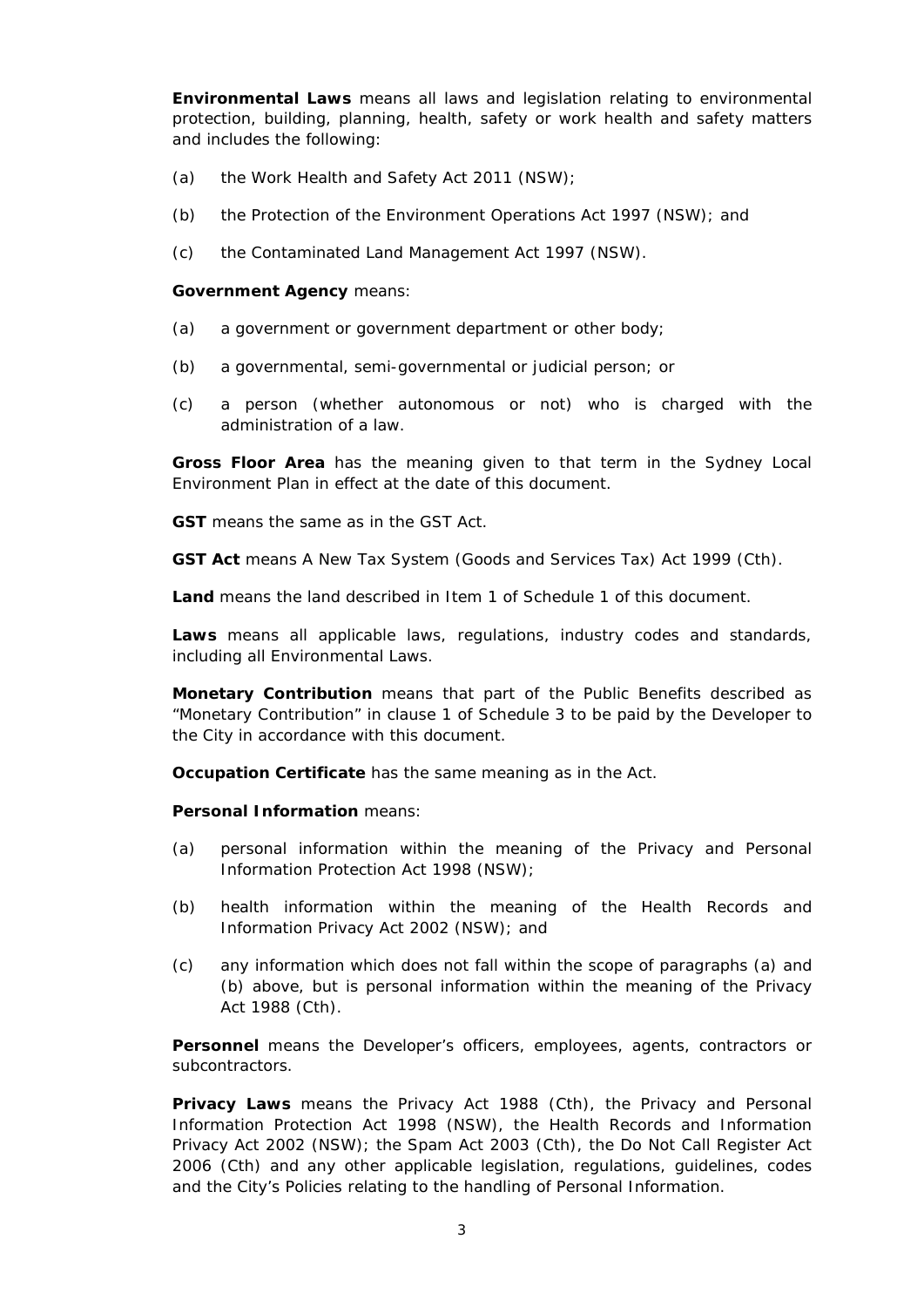**Public Benefits** means the provision of benefits to the community by the Developer in the form and at the times specified in [0.](#page-20-0)

**Regulation** means the *Environmental Planning and Assessment Regulation 2000 (NSW)*.

**Subdivision of Land** has the same meaning as in the Act.

**Tax** means a tax, levy, duty, rate, charge, deduction or withholding, however it is described, that is imposed by law or by a Government Agency, together with any related interest, penalty, fine or other charge.

#### <span id="page-6-0"></span>1.2 **Rules for interpreting this document**

Headings are for convenience only, and do not affect interpretation. The following rules also apply in interpreting this document, except where the context makes it clear that a rule is not intended to apply.

- (a) A reference to:
	- (i) a legislative provision or legislation (including subordinate legislation) is to that provision or legislation as amended, re-enacted or replaced, and includes any subordinate legislation issued under it;
	- (ii) a document (including this document) or agreement, or a provision of a document (including this document) or agreement, is to that document, agreement or provision as amended, supplemented, replaced or novated;
	- (iii) a party to this document or to any other document or agreement includes a permitted substitute or a permitted assign of that party;
	- (iv) a person includes any type of entity or body of persons, whether or not it is incorporated or has a separate legal identity, and any executor, administrator or successor in law of the person; and
	- (v) anything (including a right, obligation or concept) includes each part of it.
- (b) A singular word includes the plural, and vice versa.
- (c) A word which suggests one gender includes the other genders.
- (d) If a word or phrase is defined, any other grammatical form of that word or phrase has a corresponding meaning.
- (e) If an example is given of anything (including a right, obligation or concept), such as by saying it includes something else, the example does not limit the scope of that thing.
- (f) A reference to **including** means "including, without limitation".
- (g) A reference to **dollars** or **\$** is to an amount in Australian currency.
- (h) A reference to **this document** includes the agreement recorded by this document.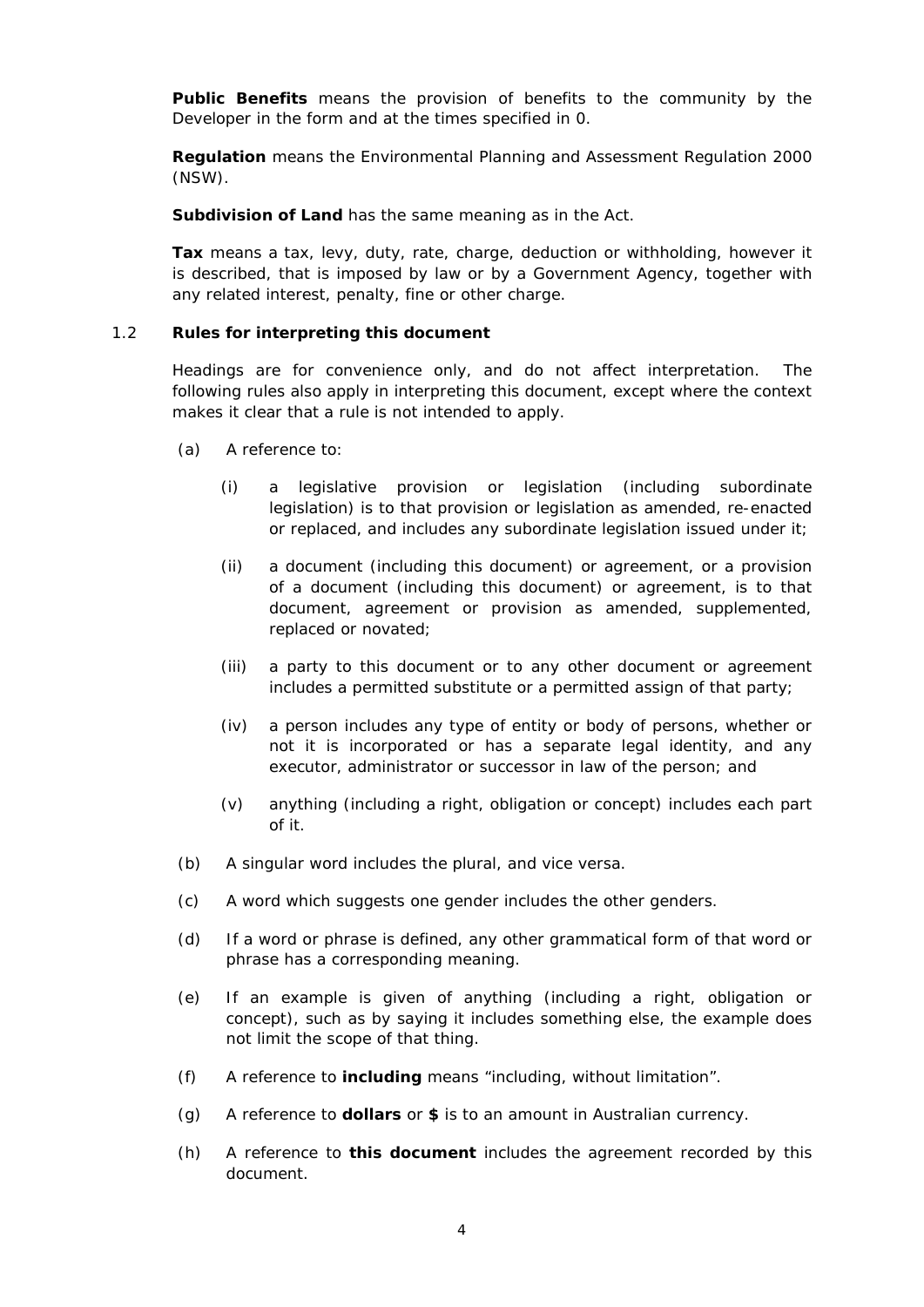- (i) Words defined in the GST Act have the same meaning in clauses about GST.
- (j) This document is not to be interpreted against the interests of a party merely because that party proposed this document or some provision in it or because that party relies on a provision of this document to protect itself.

## <span id="page-7-0"></span>2. **APPLICATION OF THE ACT AND THE REGULATION**

#### <span id="page-7-1"></span>2.1 **Application of this document**

This document is a planning agreement within the meaning of section 7.4 of the Act and applies to:

- (a) the Land; and
- (b) the Development.

# <span id="page-7-2"></span>2.2 **Public Benefits to be made by Developer**

Clause [5](#page-9-0) and [0](#page-20-0) set out the details of the:

- (a) Public Benefits to be delivered by the Developer;
- (b) time or times by which the Developer must deliver the Public Benefits; and
- (c) manner in which the Developer must deliver the Public Benefits.

#### <span id="page-7-3"></span>2.3 **Application of sections 7.11, 7.12 and 7.24 of the Act**

(a) The application of sections 7.11, 7.12 and 7.24 of the Act are excluded to the extent set out in Items [5](#page-19-1) and [6](#page-19-2) of [Schedule 2](#page-19-3) to this document.

# <span id="page-7-4"></span>2.4 **City rights**

This document does not impose an obligation on the City to:

- (a) grant Development Consent for the Development; or
- (b) exercise any function under the Act in relation to a change to an environmental planning instrument, including the making or revocation of an environmental planning instrument.

#### <span id="page-7-5"></span>2.5 **Explanatory note**

The explanatory note prepared in accordance with clause 25E of the Regulation must not be used to assist in construing this document.

# <span id="page-7-6"></span>3. **OPERATION OF THIS PLANNING AGREEMENT**

#### <span id="page-7-7"></span>3.1 **Commencement**

This document will commence on the date of execution of this document by all parties to this document.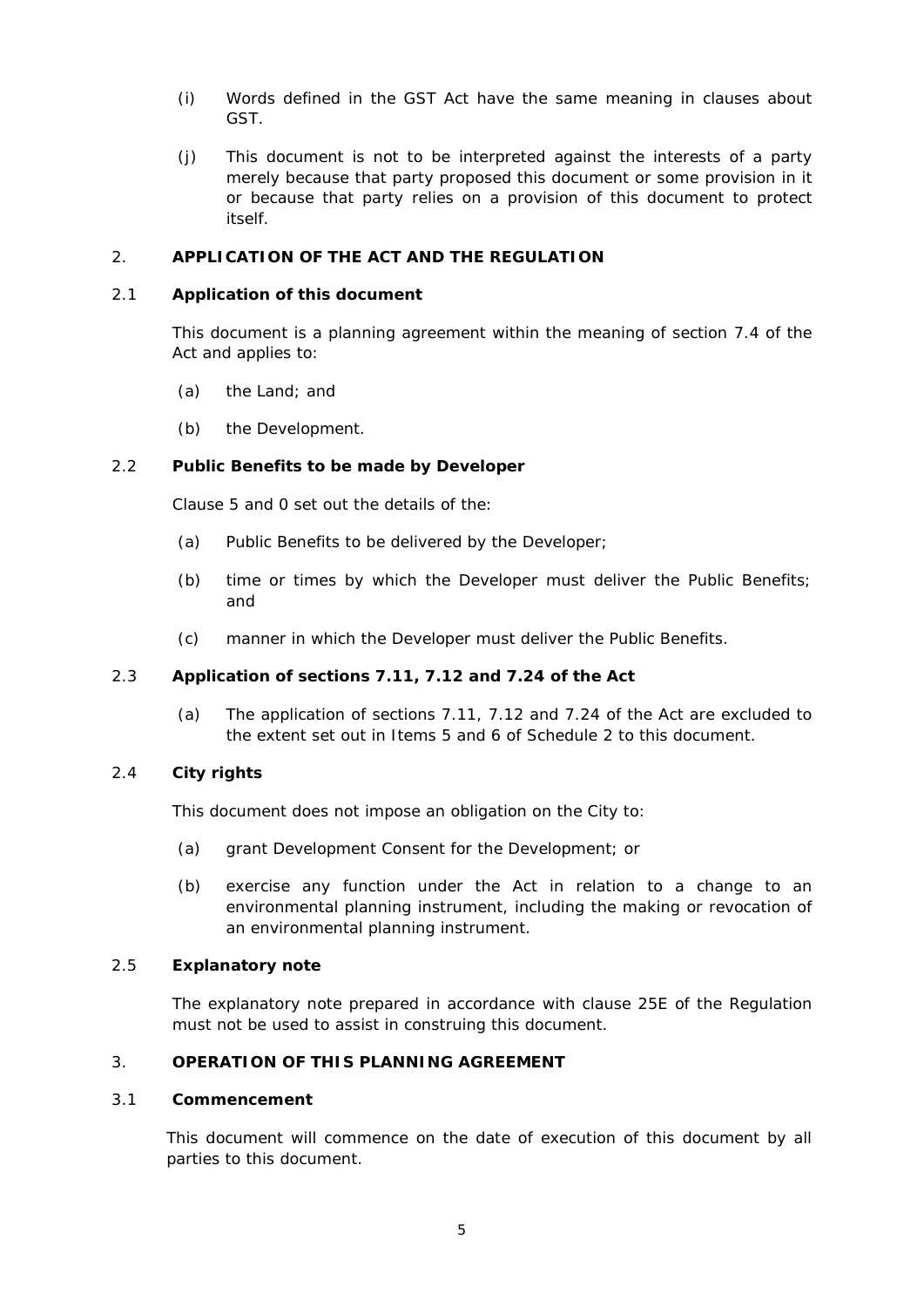#### <span id="page-8-0"></span>4. **WARRANTIES**

#### <span id="page-8-1"></span>4.1 **Mutual warranties**

Each party represents and warrants that:

- (a) (**power**) it has full legal capacity and power to enter into this document and to carry out the transactions that it contemplates;
- (b) (**corporate authority**) it has taken all corporate action that is necessary or desirable to authorise its entry into this document and to carry out the transactions contemplated;
- (c) (**Authorisations**) it holds each Authorisation that is necessary or desirable to:
	- (i) enable it to properly execute this document and to carry out the transactions that it contemplates;
	- (ii) ensure that this document is legal, valid, binding and admissible in evidence; or
	- (iii) enable it to properly carry on its business as it is now being conducted,

and it is complying with any conditions to which any of these Authorisations is subject;

- (d) (**documents effective**) this document constitutes its legal, valid and binding obligations, enforceable against it in accordance with its terms (except to the extent limited by equitable principles and laws affecting creditors' rights generally), subject to any necessary stamping or registration;
- (e) (**solvency**) there are no reasonable grounds to suspect that it will not be able to pay its debts as and when they become due and payable; and
- (f) (**no controller**) no controller is currently appointed in relation to any of its property, or any property of any of its subsidiaries.

#### <span id="page-8-2"></span>4.2 **Developer warranties**

- (a) The Developer warrants to the City that, at the date of this document:
	- (i) it is the registered proprietor of the Land;
	- (ii) it is legally entitled to obtain all consents and approvals that are required by this document and do all things necessary to give effect to this document; and
	- (iii) it is not aware of any matter which may materially affect the Developer's ability to perform its obligations under this document.
- (b) The Developer warrants to the City that, prior to commencing delivery of the Public Benefits it will have obtained all Authorisations and insurances required under any Law to carry out its obligations under this document.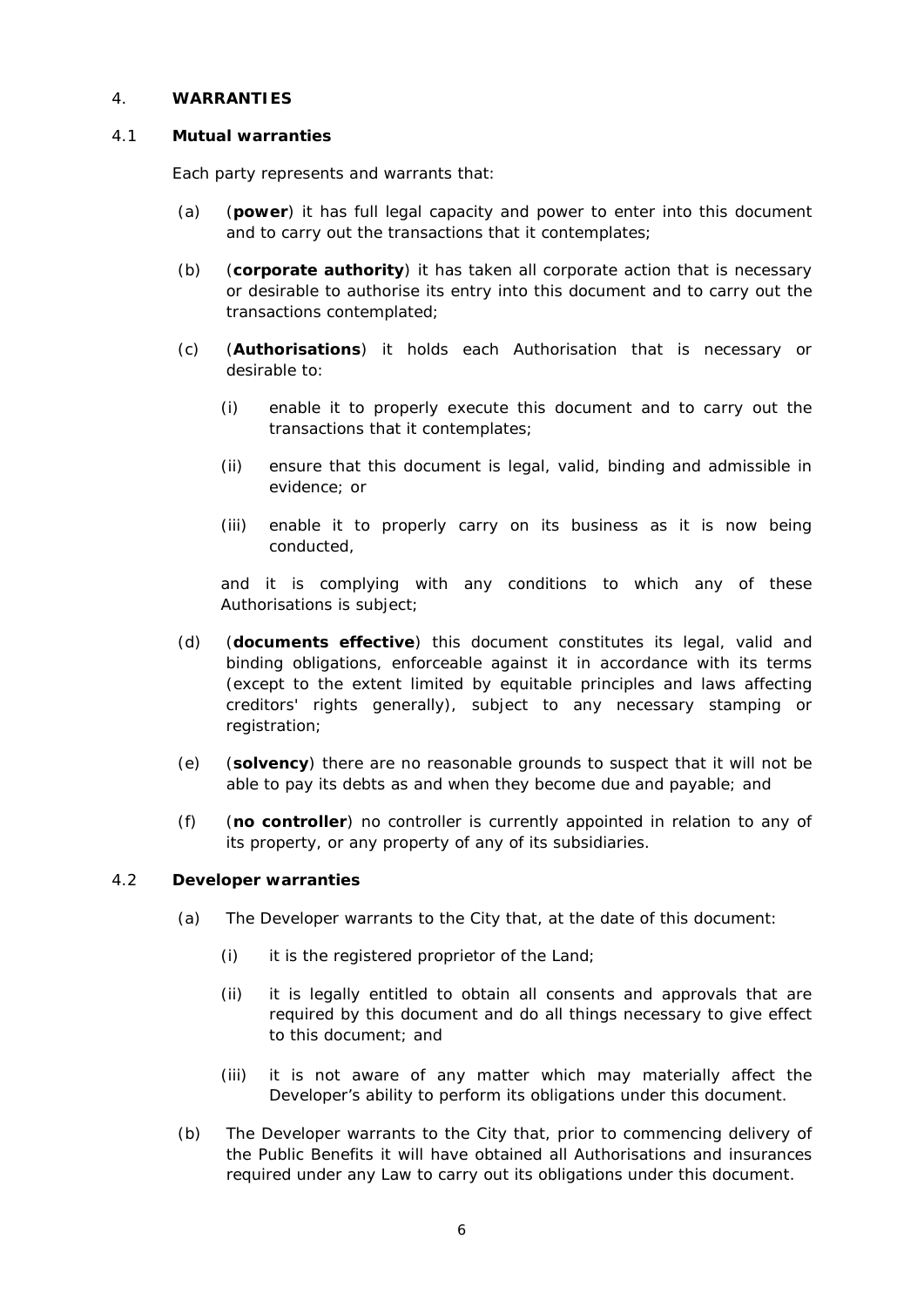# <span id="page-9-0"></span>5. **PUBLIC BENEFITS**

#### <span id="page-9-1"></span>5.1 **Developer to provide Public Benefits**

The Developer must, at its cost and risk, provide the Public Benefits to the City in accordance with this document.

#### <span id="page-9-2"></span>6. **INDEMNITY**

The Developer indemnifies the City against all damage, expense, loss or liability of any nature suffered or incurred by the City arising from any act or omission by the Developer (or any Personnel) in connection with the performance of the Developer's obligations under this document, except to the extent the damage, expense, loss or liability suffered or incurred is caused by, or contributed to by, any wilful or negligent act or omission of the City (or any person engaged by the City).

#### <span id="page-9-3"></span>7. **DISPUTE RESOLUTION**

# <span id="page-9-4"></span>7.1 **Application**

Any Dispute must be determined in accordance with the procedure in this clause [7.](#page-9-3)

#### <span id="page-9-5"></span>7.2 **Negotiation**

- (a) If any Dispute arises, a party to the Dispute (**Referring Party**) may by giving notice to the other party or parties to the Dispute (**Dispute Notice**) refer the Dispute to the Developer's Representative and the City's Representative for resolution. The Dispute Notice must:
	- (i) be in writing;
	- (ii) state that it is given pursuant to this clause [7;](#page-9-3) and
	- (iii) include or be accompanied by reasonable particulars of the Dispute including:
		- (A) a brief description of the circumstances in which the Dispute arose;
		- (B) references to any:
			- (aa) provisions of this document; and
			- (bb) acts or omissions of any person,

relevant to the Dispute; and

- (C) where applicable, the amount in dispute (whether monetary or any other commodity) and if not precisely known, the best estimate available.
- (b) Within 10 Business Days of the Referring Party issuing the Dispute Notice (**Resolution Period**), the Developer's Representative and the City's Representative must meet at least once to attempt to resolve the Dispute.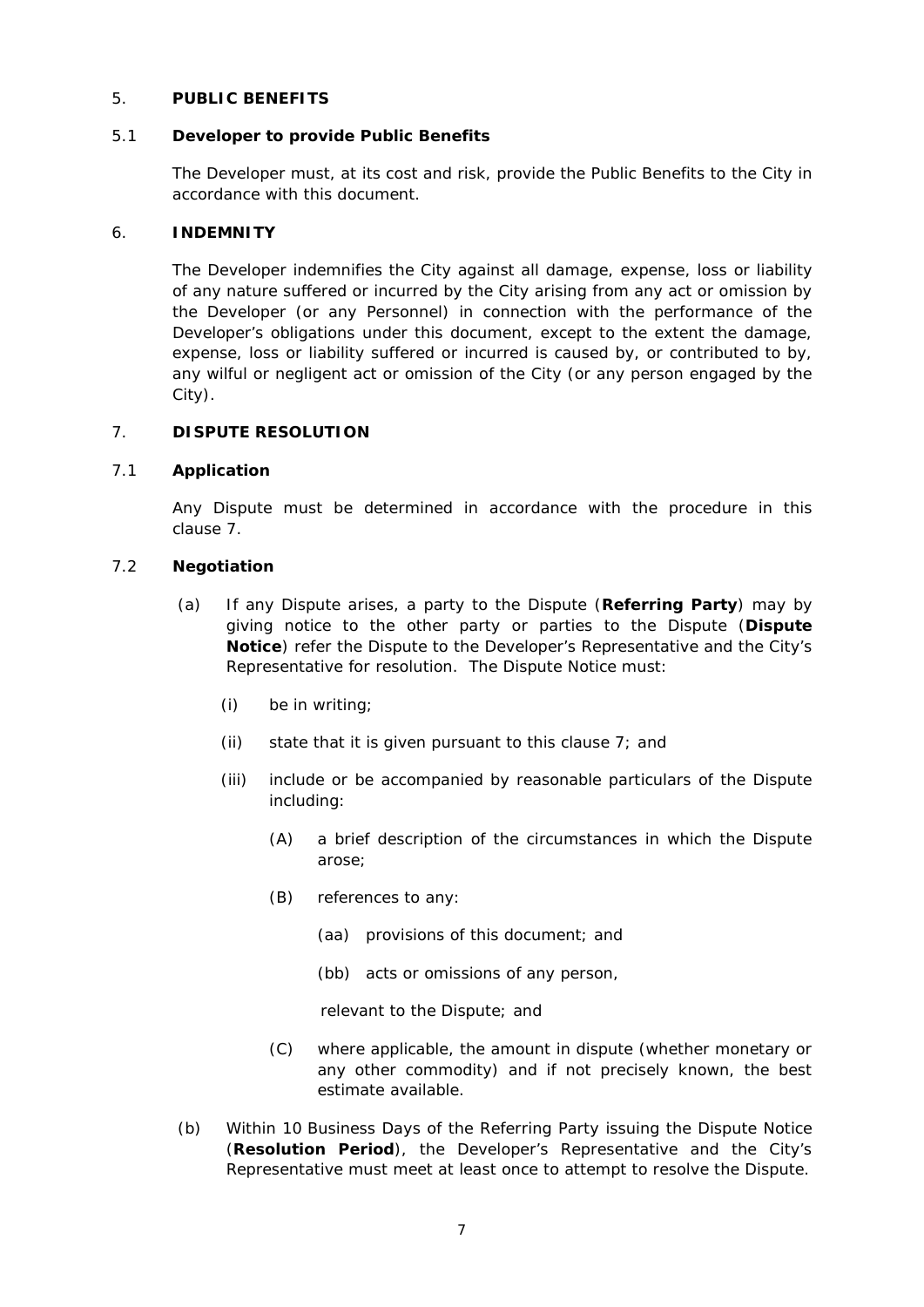(c) The Developer's Representative and the City's Representative may meet more than once to resolve a Dispute. The Developer's Representative and the City's Representative may meet in person, via telephone, videoconference, internet-based instant messaging or any other agreed means of instantaneous communication to effect the meeting.

### <span id="page-10-0"></span>7.3 **Not use information**

The purpose of any exchange of information or documents or the making of any offer of settlement under this clause [7](#page-9-3) is to attempt to settle the Dispute. Neither party may use any information or documents obtained through any dispute resolution process undertaken under this clause [7](#page-9-3) for any purpose other than in an attempt to settle the Dispute.

# <span id="page-10-1"></span>7.4 **Condition precedent to litigation**

Subject to clause [7.5,](#page-10-2) a party must not commence legal proceedings in respect of a Dispute unless:

- (a) a Dispute Notice has been given; and
- (b) the Resolution Period has expired.

# <span id="page-10-2"></span>7.5 **Summary or urgent relief**

Nothing in this clause [7](#page-9-3) will prevent a party from instituting proceedings to seek urgent injunctive, interlocutory or declaratory relief in respect of a Dispute.

#### <span id="page-10-3"></span>8. **TAXES AND GST**

#### <span id="page-10-7"></span><span id="page-10-4"></span>8.1 **Responsibility for Taxes**

- (a) The Developer is responsible for any and all Taxes and other like liabilities which may arise under any Commonwealth, State or Territory legislation (as amended from time to time) as a result of or in connection with this document or the Public Benefits.
- (b) The Developer must indemnify the City in relation to any claims, liabilities and costs (including penalties and interest) arising as a result of any Tax or other like liability for which the Developer is responsible under clause [8.1\(a\).](#page-10-7)

#### <span id="page-10-5"></span>8.2 **GST free supply**

To the extent that Divisions 81 and 82 of the GST Law apply to a supply made under this document:

- (a) no additional amount will be payable by a party on account of GST; and
- (b) no tax invoices will be exchanged between the parties.

#### <span id="page-10-6"></span>8.3 **Supply subject to GST**

To the extent that clause [8.2](#page-10-5) does not apply to a supply made under this document, this clause [8.3](#page-10-6) will apply.

<span id="page-10-8"></span>(a) If one party (**Supplying Party**) makes a taxable supply and the consideration for that supply does not expressly include GST, the party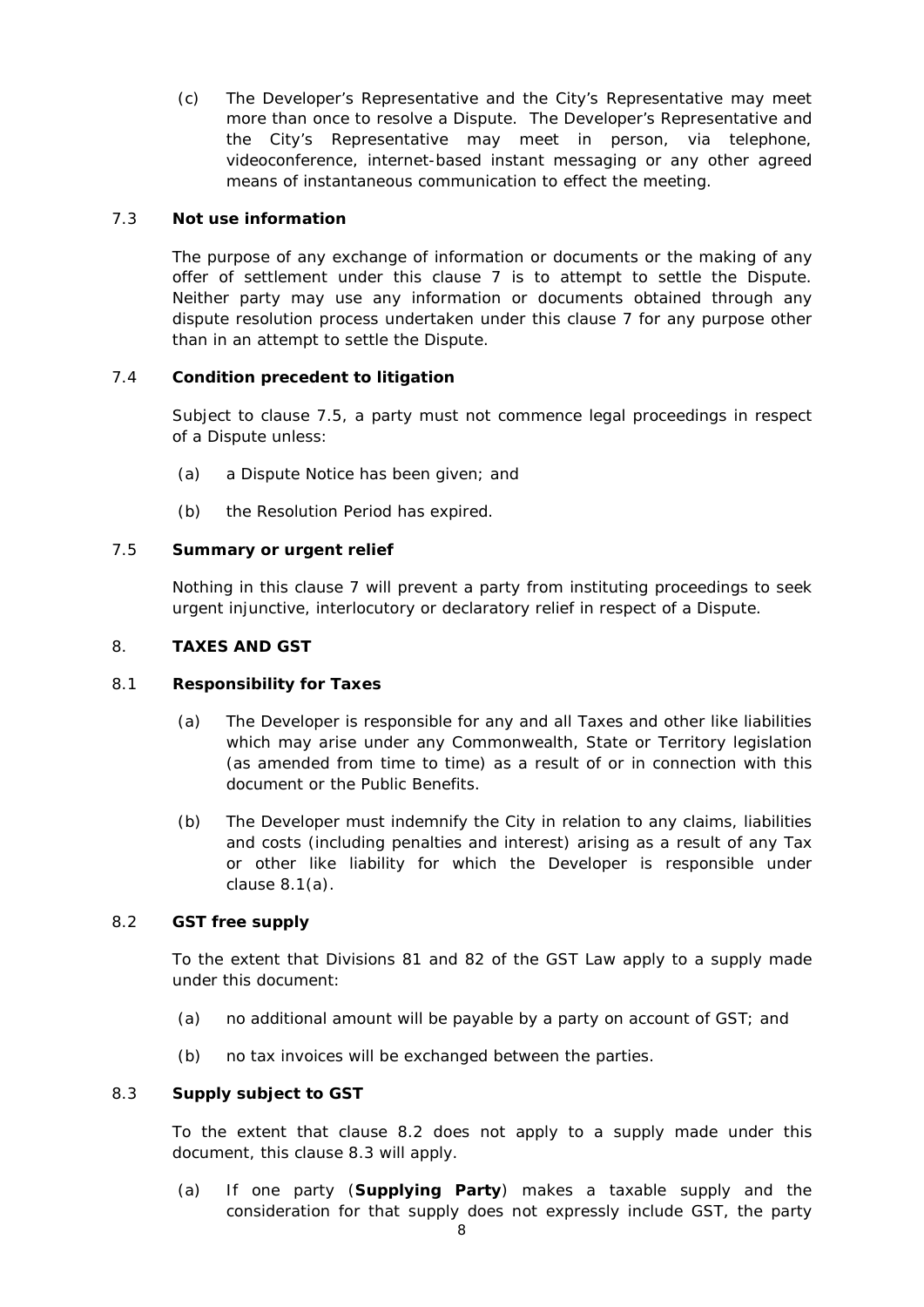that is liable to provide the consideration (**Receiving Party**) must also pay an amount (**GST Amount**) equal to the GST payable in respect of that supply.

- (b) Subject to first receiving a tax invoice or adjustment note as appropriate, the receiving party must pay the GST amount when it is liable to provide the consideration.
- (c) If one party must indemnify or reimburse another party (**Payee**) for any loss or expense incurred by the Payee, the required payment does not include any amount which the Payee (or an entity that is in the same GST group as the Payee) is entitled to claim as an input tax credit, but will be increased under clause [8.3\(a\)](#page-10-8) if the payment is consideration for a taxable supply.
- (d) If an adjustment event arises in respect of a taxable supply made by a Supplying Party, the GST Amount payable by the Receiving Party under clause [8.3\(a\)](#page-10-8) will be recalculated to reflect the adjustment event and a payment will be made by the Receiving Party to the Supplying Party, or by the Supplying Party to the Receiving Party, as the case requires.
- (e) The Developer will assume the City is not entitled to any input tax credit when calculating any amounts payable under this clause [8.3.](#page-10-6)
- (f) In this document:
	- (i) consideration includes non-monetary consideration, in respect of which the parties must agree on a market value, acting reasonably; and
	- (ii) in addition to the meaning given in the GST Act, the term "GST" includes a notional liability for GST.

#### <span id="page-11-0"></span>9. **DEALINGS**

### <span id="page-11-1"></span>9.1 **Dealing by the City**

- (a) The City may Deal with its interest in this document without the consent of the Developer if the Dealing is with a Government Agency. The City must give the Developer notice of the Dealing within five Business Days of the date of the Dealing.
- (b) The City may not otherwise Deal with its interest in this document without the consent of the Developer, such consent not to be unreasonably withheld or delayed.

# <span id="page-11-2"></span>10. **TERMINATION**

- (a) The City may terminate this document by notice in writing to the Developer if the Development Consent lapses or is surrendered by the Developer.
- (b) If the City terminates this document then:
	- (i) the rights of each party that arose before the termination or which may arise at any future time for any breach or non-observance of obligations occurring prior to the termination are not affected; and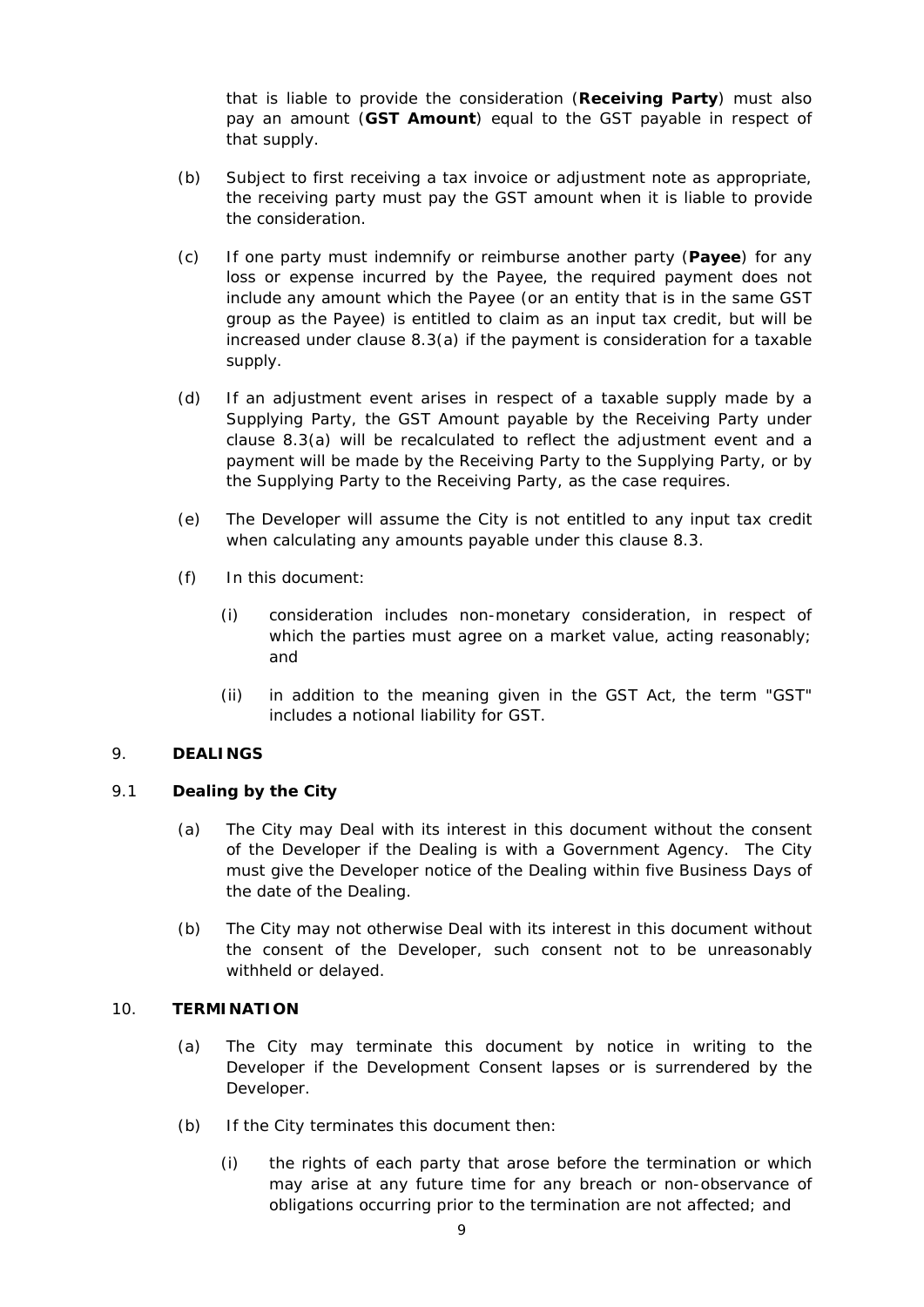(ii) the Developer must take all steps reasonably necessary to minimise any loss the each party may suffer as a result of the termination of this document.

# <span id="page-12-0"></span>11. **CONFIDENTIALITY, DISCLOSURES AND PRIVACY**

#### <span id="page-12-1"></span>11.1 **Use and disclosure of Confidential Information**

A party (**receiving party**) which acquires Confidential Information of another party (**disclosing party**) must not:

- (a) use any of the Confidential Information except to the extent necessary to exercise its rights and perform its obligations under this document; or
- (b) disclose any of the Confidential Information except in accordance with clauses [11.2](#page-12-2) or [11.3.](#page-12-3)

#### <span id="page-12-4"></span><span id="page-12-2"></span>11.2 **Disclosures to personnel and advisers**

- (a) The receiving party may disclose Confidential Information to an officer, employee, agent, contractor, or legal, financial or other professional adviser if:
	- (i) the disclosure is necessary to enable the receiving party to perform its obligations or to exercise its rights under this document; and
	- (ii) prior to disclosure, the receiving party informs the person of the receiving party's obligations in relation to the Confidential Information under this document and obtains an undertaking from the person to comply with those obligations.
- <span id="page-12-5"></span>(b) The receiving party:
	- (i) must ensure that any person to whom Confidential Information is disclosed under clause [11.2\(a\)](#page-12-4) keeps the Confidential Information confidential and does not use it for any purpose other than as permitted under clause [11.2\(a\);](#page-12-4) and
	- (ii) is liable for the actions of any officer, employee, agent, contractor or legal, financial or other professional adviser that causes a breach of the obligations set out in clause [11.2\(b\)\(i\).](#page-12-5)

#### <span id="page-12-6"></span><span id="page-12-3"></span>11.3 **Disclosures required by law**

- (a) Subject to clause [11.3](#page-12-3)[\(b\),](#page-13-4) the receiving party may disclose Confidential Information that the receiving party is required to disclose:
	- (i) by law or by order of any court or tribunal of competent jurisdiction; or
	- (ii) by any Government Agency, stock exchange or other regulatory body.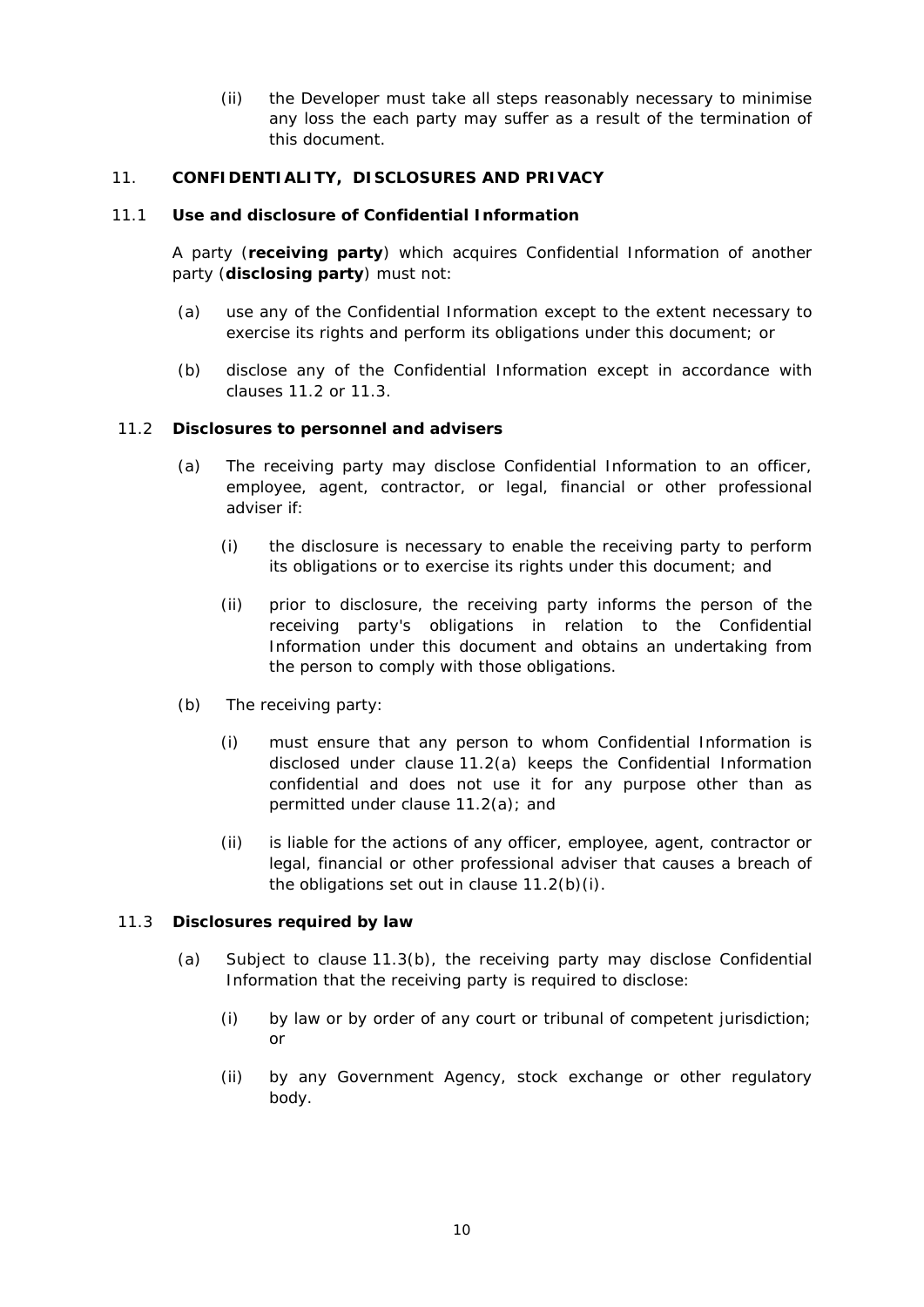- <span id="page-13-4"></span>(b) If the receiving party is required to make a disclosure under clause [11.3\(a\),](#page-12-6) the receiving party must:
	- (i) to the extent possible, notify the disclosing party immediately it anticipates that it may be required to disclose any of the Confidential Information;
	- (ii) consult with and follow any reasonable directions from the disclosing party to minimise disclosure; and
	- (iii) if disclosure cannot be avoided:
		- (A) only disclose Confidential Information to the extent necessary to comply; and
		- (B) use reasonable efforts to ensure that any Confidential Information disclosed is kept confidential.

#### <span id="page-13-0"></span>11.4 **Receiving party's return or destruction of documents**

On termination of this document the receiving party must immediately:

- (a) deliver to the disclosing party all documents and other materials containing, recording or referring to Confidential Information; and
- (b) erase or destroy in another way all electronic and other intangible records containing, recording or referring to Confidential Information,

which are in the possession, power or control of the receiving party or of any person to whom the receiving party has given access.

#### <span id="page-13-1"></span>11.5 **Security and control**

The receiving party must:

- (a) keep effective control of the Confidential Information; and
- (b) ensure that the Confidential Information is kept secure from theft, loss, damage or unauthorised access or alteration.

#### <span id="page-13-2"></span>11.6 **Media releases**

The Developer must not issue any information, publication, document or article for publication in any media concerning this document or the Public Benefits without the City's prior written consent.

#### <span id="page-13-3"></span>11.7 **Privacy**

- (a) Without limiting its obligations at law with respect to privacy and the protection of Personal Information, the Developer:
	- (i) must not, directly or indirectly collect, use or disclose any Personal Information under or in connection with this document except to the extent necessary to perform its obligations under this document; and
	- (ii) must in the delivery of the Public Benefits and the performance of all its other obligations under this document comply with the Privacy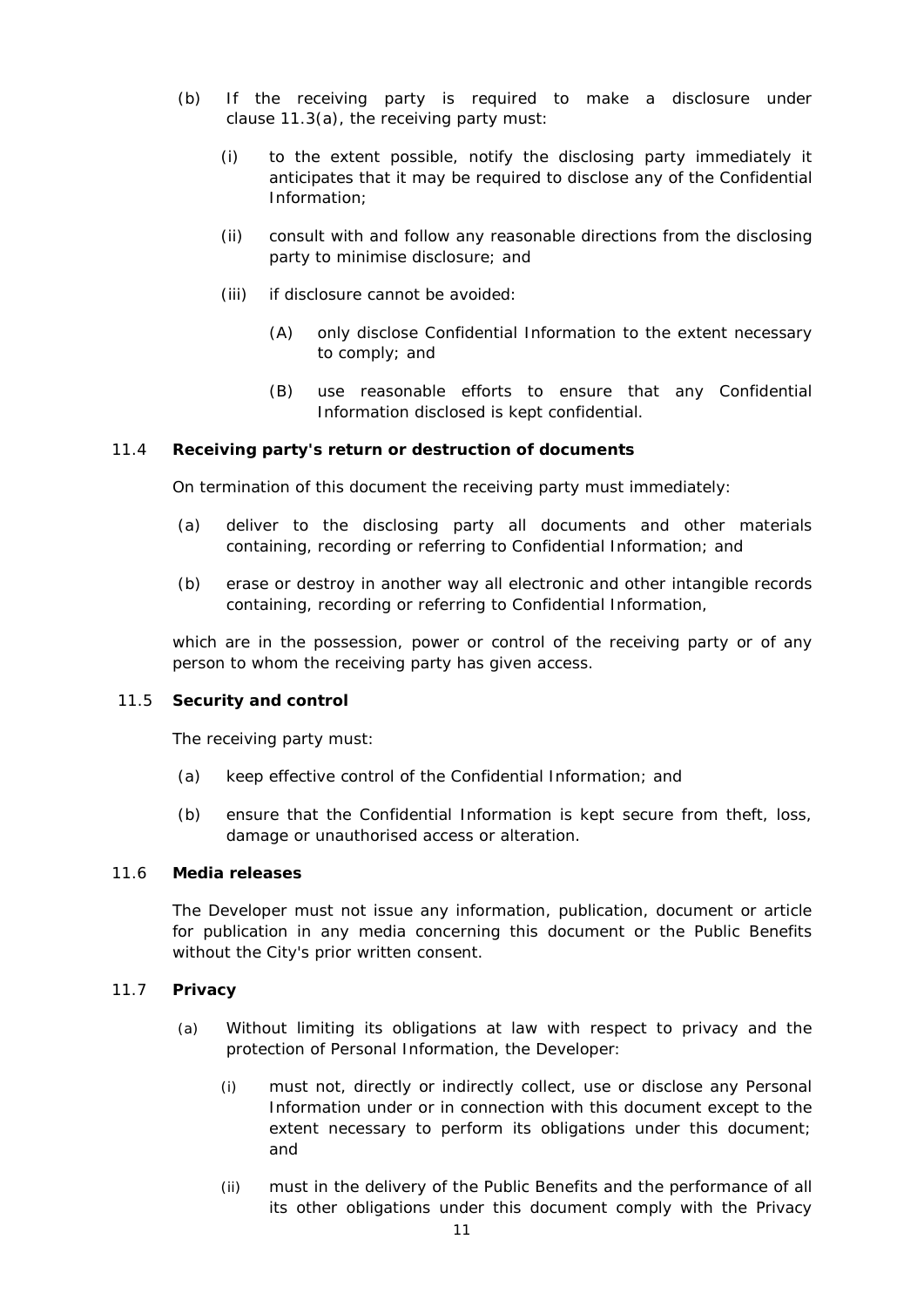Laws and must not do any act or engage in any practice that would breach the Privacy Laws or which if done or engaged in by the City would be a breach of any Privacy Laws.

### <span id="page-14-0"></span>12. **NOTICES**

- (a) A notice, consent or other communication under this document is only effective if it is in writing, signed and either left at the addressee's address or sent to the addressee by mail or email. If it is sent by mail, it is taken to have been received 5 Business Days after it is posted. If it is sent by email, it is taken to have been received the same day the email was sent, provided that the sender has not received a delivery failure notice (or similar), unless the time of receipt is after 5:00pm in which case it is taken to be received on the next Business Day.
- (b) A person's address and email address are those set out in [Schedule 1](#page-18-1) for the City's Representative and the Developer's Representative, or as the person notifies the sender in writing from time to time.

# <span id="page-14-1"></span>13. **GENERAL**

# <span id="page-14-2"></span>13.1 **Governing law**

- (a) This document is governed by the laws of New South Wales.
- (b) Each party submits to the exclusive jurisdiction of the courts exercising jurisdiction in New South Wales, and any court that may hear appeals from any of those courts, for any proceedings in connection with this document, and waives any right it might have to claim that those courts are an inconvenient forum.

#### <span id="page-14-3"></span>13.2 **Access to information**

In accordance with section 121 of the *Government Information (Public Access) Act 2009 (NSW)*, the Developer agrees to allow the City immediate access to the following information contained in records held by the Developer:

- (a) information that relates directly to the delivery of the Public Benefits by the Developer;
- (b) information collected by the Developer from members of the public to whom the Developer provides, or offers to provide, services on behalf of the City; and
- (c) information received by the Developer from the City to enable the Developer to deliver the Public Benefits.

# <span id="page-14-4"></span>13.3 **Liability for expenses**

- (a) The Developer must pay its own and the City's expenses incurred in negotiating, executing, registering, releasing, administering and enforcing this document.
- (b) The Developer must pay for all reasonable costs and expenses associated with the preparation and giving of public notice of this document and the explanatory note prepared in accordance with the Regulations and for any consent the City is required to provide under this document.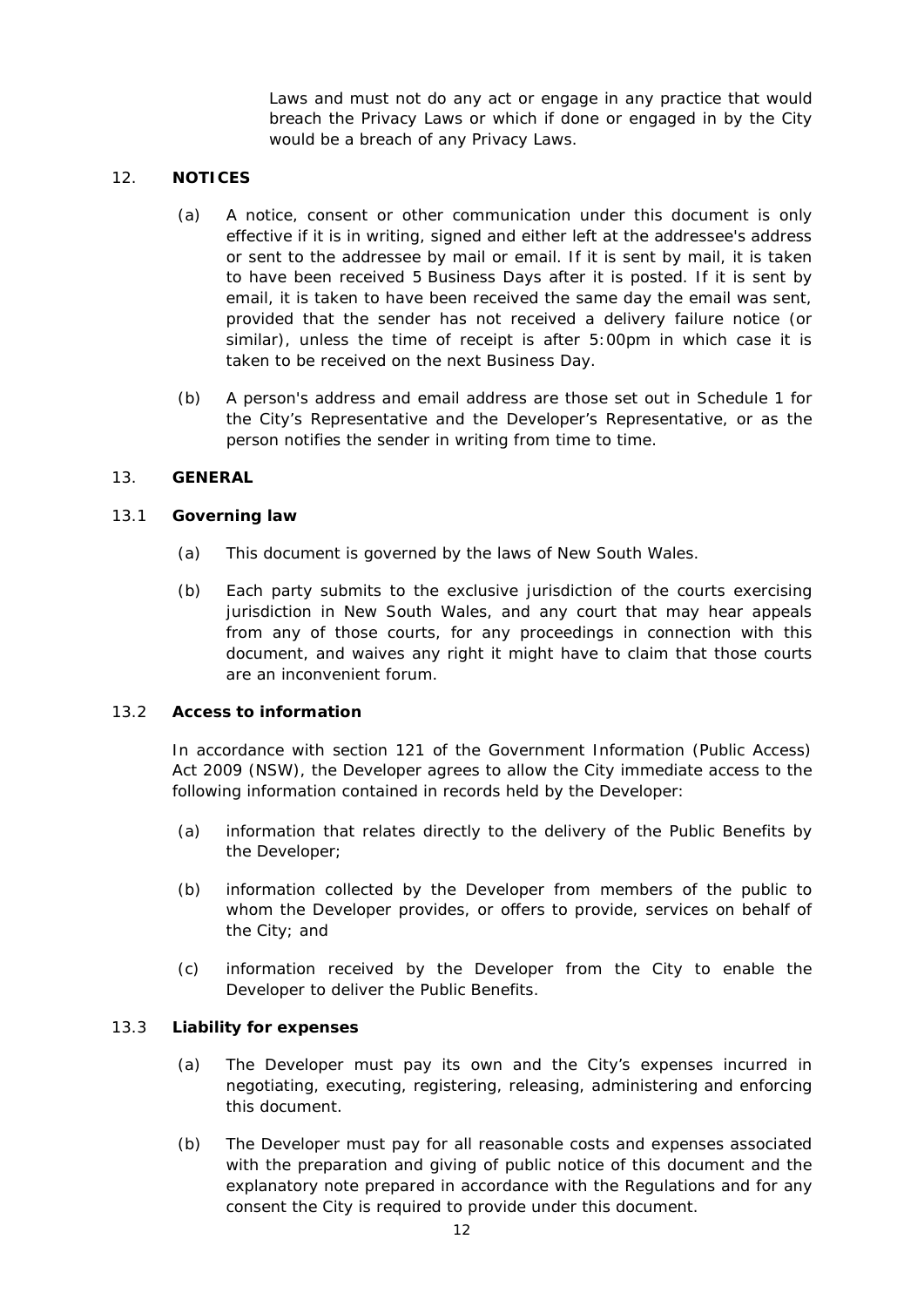# <span id="page-15-0"></span>13.4 **Relationship of parties**

- (a) Nothing in this document creates a joint venture, partnership, or the relationship of principal and agent, or employee and employer between the parties; and
- (b) No party has the authority to bind any other party by any representation, declaration or admission, or to make any contract or commitment on behalf of any other party or to pledge any other party's credit.

# <span id="page-15-1"></span>13.5 **Giving effect to this document**

Each party must do anything (including execute any document), and must ensure that its employees and agents do anything (including execute any document), that the other party may reasonably require to give full effect to this document.

# <span id="page-15-2"></span>13.6 **Time for doing acts**

- $(a)$  If:
	- (i) the time for doing any act or thing required to be done; or
	- (ii) a notice period specified in this document,

expires on a day other than a Business Day, the time for doing that act or thing or the expiration of that notice period is extended until the following Business Day.

(b) If any act or thing required to be done is done after 5pm on the specified day, it is taken to have been done on the following Business Day.

#### <span id="page-15-3"></span>13.7 **Severance**

If any clause or part of any clause is in any way unenforceable, invalid or illegal, it is to be read down so as to be enforceable, valid and legal. If this is not possible, the clause (or where possible, the offending part) is to be severed from this document without affecting the enforceability, validity or legality of the remaining clauses (or parts of those clauses) which will continue in full force and effect.

#### <span id="page-15-4"></span>13.8 **Preservation of existing rights**

The expiration or termination of this document does not affect any right that has accrued to a party before the expiration or termination date.

#### <span id="page-15-5"></span>13.9 **No merger**

Any right or obligation of any party that is expressed to operate or have effect on or after the completion, expiration or termination of this document for any reason, will not merge on the occurrence of that event but will remain in full force and effect.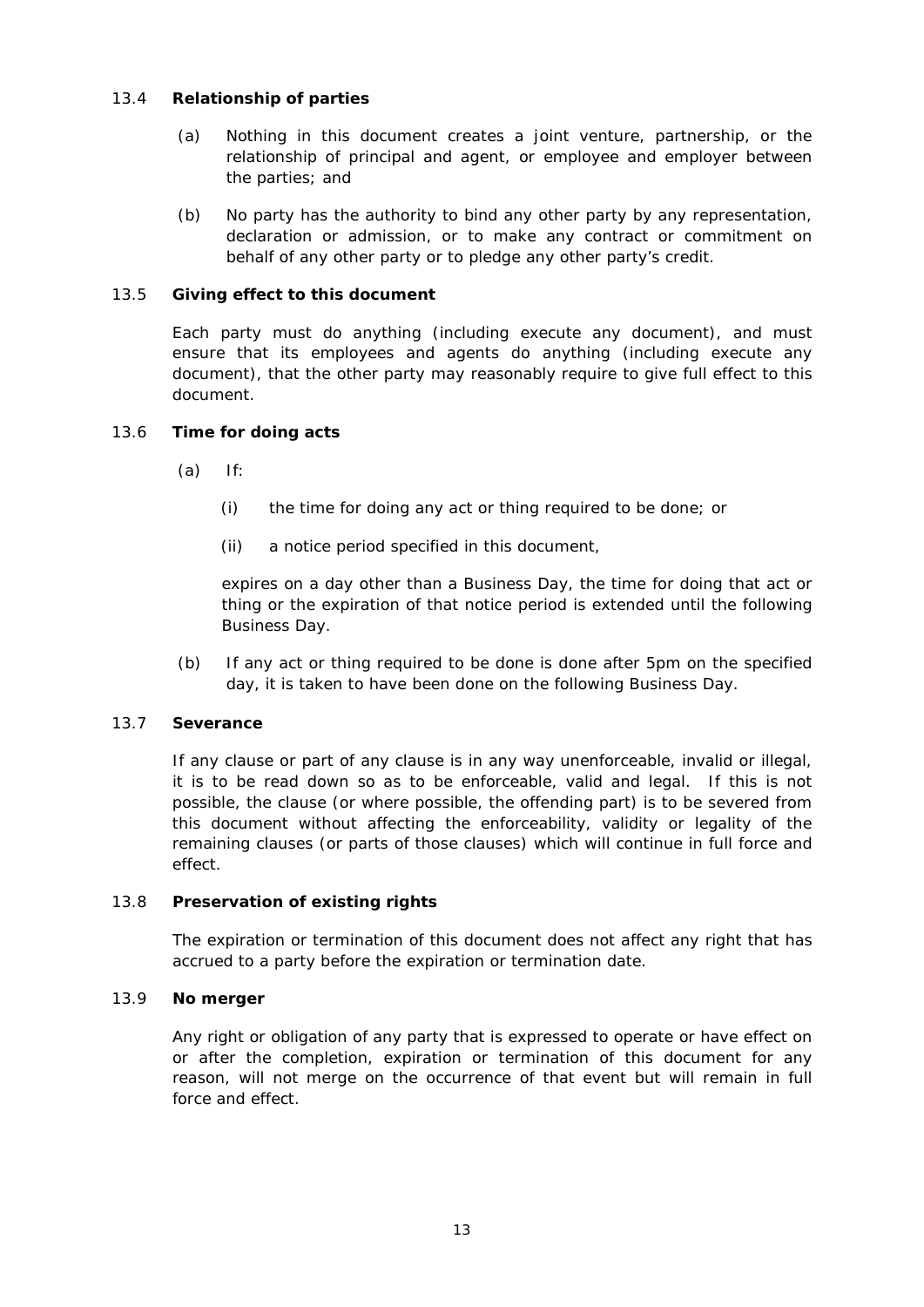### <span id="page-16-0"></span>13.10 **Waiver of rights**

A right may only be waived in writing, signed by the party giving the waiver, and:

- (a) no other conduct of a party (including a failure to exercise, or delay in exercising, the right) operates as a waiver of the right or otherwise prevents the exercise of the right;
- (b) a waiver of a right on one or more occasions does not operate as a waiver of that right if it arises again; and
- (c) the exercise of a right does not prevent any further exercise of that right or of any other right.

#### <span id="page-16-1"></span>13.11 **Operation of this document**

- (a) This document contains the entire agreement between the parties about its subject matter. Any previous understanding, agreement, representation or warranty relating to that subject matter is replaced by this document and has no further effect.
- (b) Any right that a person may have under this document is in addition to, and does not replace or limit, any other right that the person may have.
- (c) Any provision of this document which is unenforceable or partly unenforceable is, where possible, to be severed to the extent necessary to make this document enforceable, unless this would materially change the intended effect of this document.

#### <span id="page-16-2"></span>13.12 **Operation of indemnities**

- (a) Each indemnity in this document survives the expiry or termination of this document.
- (b) A party may recover a payment under an indemnity in this document before it makes the payment in respect of which the indemnity is given.

#### <span id="page-16-3"></span>13.13 **Inconsistency with other documents**

Unless the contrary intention is expressed, if there is an inconsistency between any of one or more of:

- (a) this document;
- (b) any Schedule to this document; and
- (c) the provisions of any other document of the Developer,

the order of precedence between them will be the order listed above, this document having the highest level of precedence.

#### <span id="page-16-4"></span>13.14 **No fetter**

Nothing in this document in any way restricts or otherwise affects the City's unfettered discretion to exercise its statutory powers as a public authority.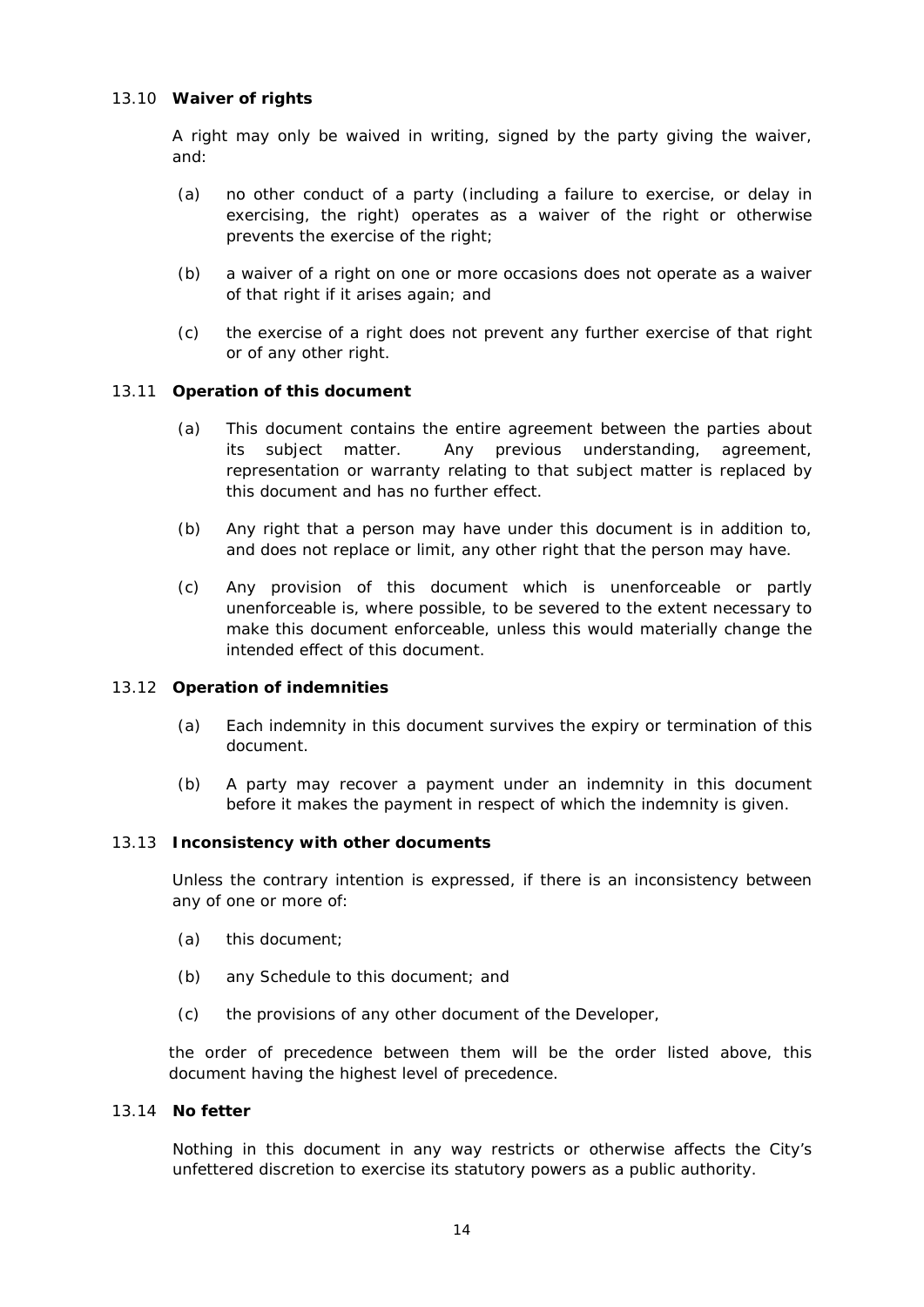# <span id="page-17-0"></span>13.15 **Electronic execution**

The parties acknowledge and agree to this document being executed electronically, and in counterparts, in accordance with the *Electronic Transactions Act 2000* (NSW).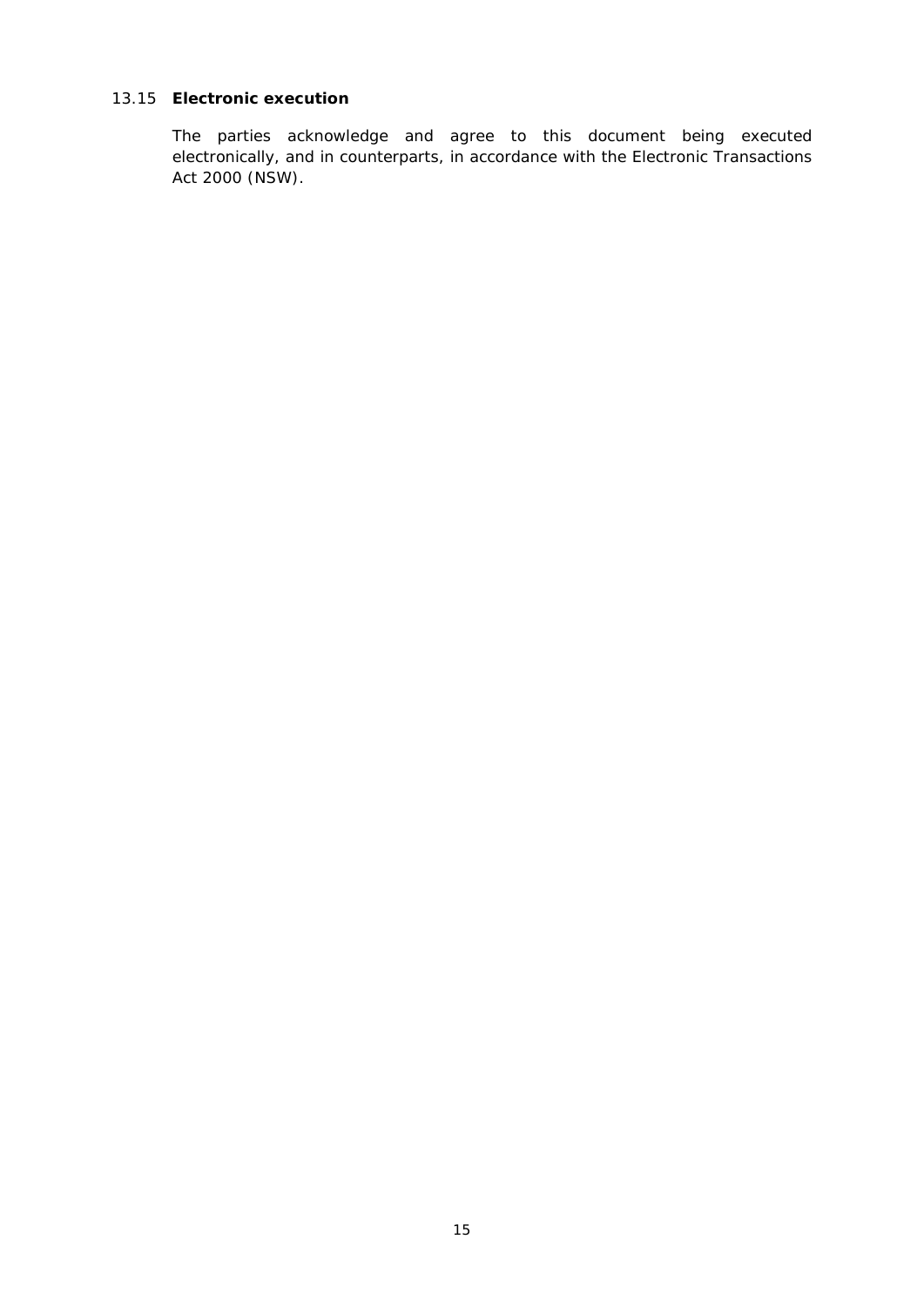# **SCHEDULE 1**

# **Agreement Details**

<span id="page-18-1"></span><span id="page-18-0"></span>

| <b>ITEM</b>    | <b>TERM</b>                                          | <b>DESCRIPTION</b>                                                                                                                                                                                                                                                                               |  |
|----------------|------------------------------------------------------|--------------------------------------------------------------------------------------------------------------------------------------------------------------------------------------------------------------------------------------------------------------------------------------------------|--|
| $\mathbf{1}$ . | Land                                                 | Lot 10 in DP 11215 known as 108 Victoria Street<br>Beaconsfield NSW 2015                                                                                                                                                                                                                         |  |
|                |                                                      | Lot A in DP 440632 known as 110 Victoria Street<br>Beaconsfield NSW 2015                                                                                                                                                                                                                         |  |
|                |                                                      | Lot B in DP 440632 known as 112 Victoria Street<br>Beaconsfield NSW 2015                                                                                                                                                                                                                         |  |
| 2.5            | Development                                          | Demolition of all existing structure, construction of<br>three attached dwelling and three laneway<br>structures, each comprising a garage and studio,<br>and associated site consolidation and subdivisionThe<br>total Gross Floor Area of the Development on the<br>Land is 474 square metres. |  |
| 3.             | <b>City's Representative</b>                         | Name:<br>Director, Planning, Development and<br>Transport                                                                                                                                                                                                                                        |  |
|                |                                                      | Address:<br>Level 1, 456 Kent Street, Sydney NSW<br>2000                                                                                                                                                                                                                                         |  |
|                |                                                      | Email:                                                                                                                                                                                                                                                                                           |  |
|                |                                                      | planningsystemsadmin@cityofsydney.nsw.gov.au                                                                                                                                                                                                                                                     |  |
| $\mathbf 4$ .  | Name: Albert Haddad<br>Developer's<br>Representative |                                                                                                                                                                                                                                                                                                  |  |
|                |                                                      | Address: 110 Victoria Street, Beaconsfield NSW<br>2015                                                                                                                                                                                                                                           |  |
|                |                                                      | Email: albert@buildlinkgroup.com.au                                                                                                                                                                                                                                                              |  |
| 5.             | Development<br><b>Application</b>                    | D/2021/1054                                                                                                                                                                                                                                                                                      |  |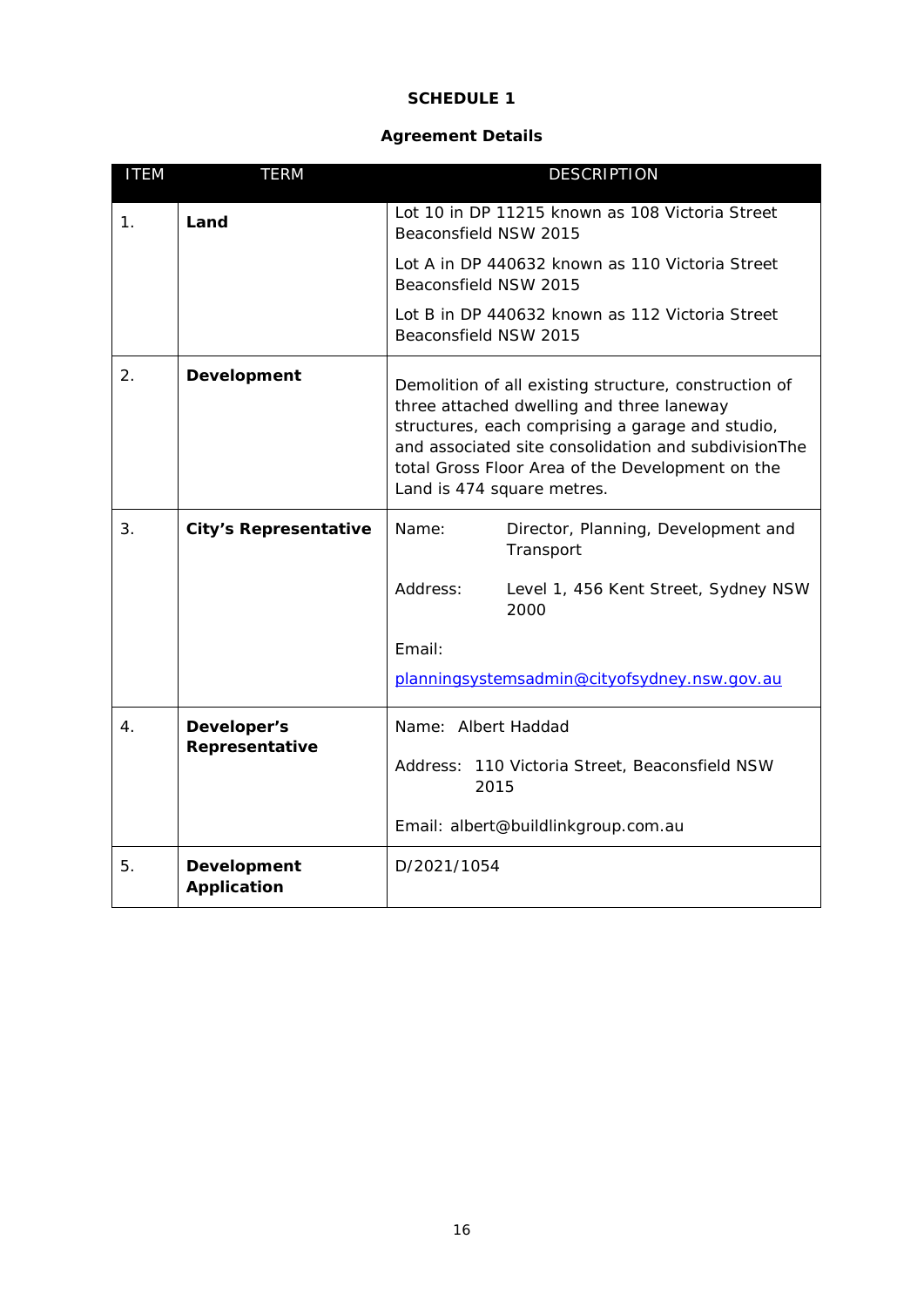# **SCHEDULE 2**

# **Requirements under the Act and Regulation (clause [2\)](#page-7-0)**

<span id="page-19-3"></span><span id="page-19-0"></span>The below table summarises how this document complies with the Act and Regulation.

<span id="page-19-2"></span><span id="page-19-1"></span>

| <b>ITEM</b> | <b>OF</b><br><b>ACT</b><br><b>SECTION</b><br><b>OR</b><br><b>REGULATION</b>                                                                                                                                                                              | <b>PROVISION/CLAUSE OF THIS DOCUMENT</b>                                                                                                                                     |
|-------------|----------------------------------------------------------------------------------------------------------------------------------------------------------------------------------------------------------------------------------------------------------|------------------------------------------------------------------------------------------------------------------------------------------------------------------------------|
| 1.          | instrument<br>Planning<br>and/or<br>development application (section<br>$7.4(1)$ of the Act)                                                                                                                                                             |                                                                                                                                                                              |
|             | The Developer has:                                                                                                                                                                                                                                       |                                                                                                                                                                              |
|             | (a)<br>sought a change to an<br>environmental planning<br>instrument;                                                                                                                                                                                    | No<br>(a)                                                                                                                                                                    |
|             | (b)<br>made, or proposes to<br>make, a Development<br>Application; or                                                                                                                                                                                    | (b)<br>Yes                                                                                                                                                                   |
|             | (c)<br>entered into an agreement<br>with, or is otherwise<br>associated with, a person,<br>to whom paragraph (a) or<br>(b) applies.                                                                                                                      | (c)<br>No                                                                                                                                                                    |
| 2.          | Description of land to which this<br>document<br>applies<br>(section<br>$7.4(3)(a)$ of the Act)                                                                                                                                                          | Item 1 of Schedule 1                                                                                                                                                         |
| 3.          | Description of change to the<br>environmental<br>planning<br>which<br>this<br>instrument<br>to<br>document applies and/or<br>the<br>development<br>to<br>which<br>this<br>document<br>applies<br>(section<br>$7.4(3)(b)$ of the Act)                     | The Development                                                                                                                                                              |
| 4.          | The nature and extent of the<br>provision to be made by the<br>developer under this document,<br>the time or times by which the<br>provision is to be made and the<br>manner in which the provision is<br>to be made (section $7.4(3)(c)$ of<br>the Act) | $\Omega$                                                                                                                                                                     |
| 5.          | Whether<br>this<br>document<br>excludes (wholly or in part) of                                                                                                                                                                                           | Section 7.11 not excluded                                                                                                                                                    |
|             | does not exclude the application                                                                                                                                                                                                                         | Section 7.12 not excluded                                                                                                                                                    |
|             | of section 7.11, 7.12 or 7.24 to<br>development<br>the<br>(section<br>$7.4(3)(d)$ of the Act)                                                                                                                                                            | Section 7.24 not excluded                                                                                                                                                    |
| 6.          | Applicability of section 7.11 of<br>the Act (section $7.4(3)(e)$ of the<br>Act)                                                                                                                                                                          | The application of section 7.11 of the Act is not<br>excluded in respect of the Development and<br>contributions (if any) under section 7.11 will be<br>required to be paid. |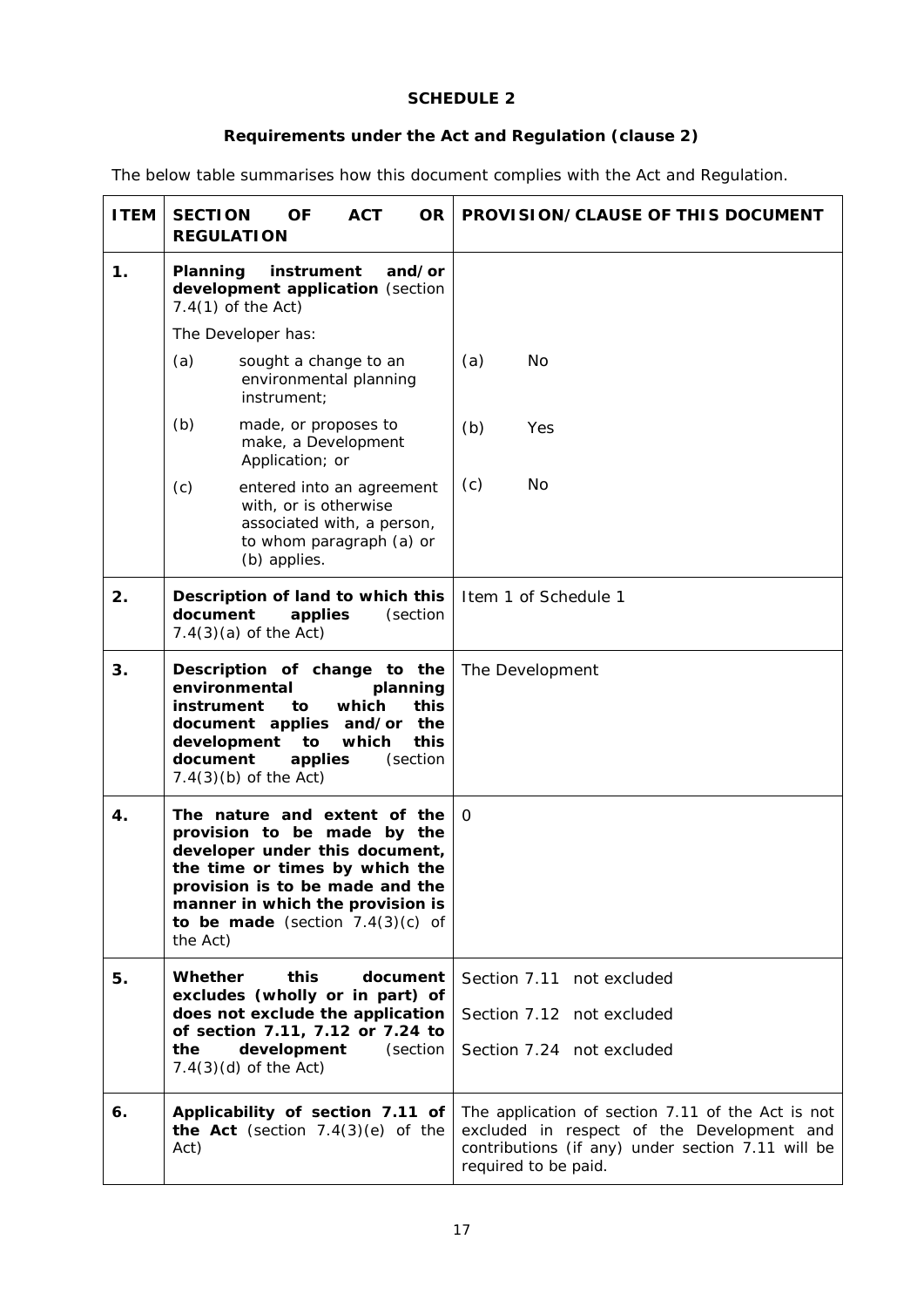<span id="page-20-0"></span>

| <b>ITEM</b> | <b>ACT</b><br><b>SECTION</b><br><b>OF</b><br><b>OR</b><br><b>REGULATION</b>                                                                                                                  | <b>PROVISION/CLAUSE OF THIS DOCUMENT</b>                                                                                       |
|-------------|----------------------------------------------------------------------------------------------------------------------------------------------------------------------------------------------|--------------------------------------------------------------------------------------------------------------------------------|
| 7.          | Consideration of benefits under<br>this document if section 7.11<br>applies (section $7.4(3)(e)$ of the<br>Act)                                                                              | Benefits are not to be taken into consideration in<br>determining a development contribution under<br>section 7.11 of the Act. |
| 8.          | <b>Mechanism</b><br>for<br><b>Dispute</b><br>Resolution (section 7.4(3)(f) of the<br>Act)                                                                                                    | Clause 7                                                                                                                       |
| 9.          | Enforcement of this document<br>(section $7.4(3)(g)$ of the Act)                                                                                                                             | This document requires the Public Benefits to be<br>provided on execution of this document.                                    |
| 10.         | No obligation to grant consent<br>or exercise functions (section<br>$7.4(9)$ of the Act)                                                                                                     | Clause 2.4                                                                                                                     |
| 11.         | Registration of this document<br>(section 7.6 of the Act)                                                                                                                                    | Registration is not required                                                                                                   |
| 12.         | Whether certain requirements of<br>this document must be complied<br>with before a Construction<br>Certificate is issued (clause<br>25E(2)(g) of the Regulation)                             | Nil                                                                                                                            |
| 13.         | Whether certain requirements of<br>this document must be complied<br>with<br>before<br>subdivision<br>a<br>certificate<br>is<br>issued<br>(clause<br>$25E(2)(q)$ of the Regulation)          | Nil                                                                                                                            |
| 14.         | Whether certain requirements of<br>this document must be complied<br>with<br>before<br>Occupation<br>an<br>Certificate<br>issued<br>is<br>(clause<br>$25E(2)(g)$ of the Regulation)          | Nil                                                                                                                            |
| 15.         | Whether the explanatory note<br>that accompanied exhibition of<br>this document may be used to<br>construing<br>assist<br>in<br><b>this</b><br>document (clause 25E(7) of the<br>Regulation) | Clause 2.5                                                                                                                     |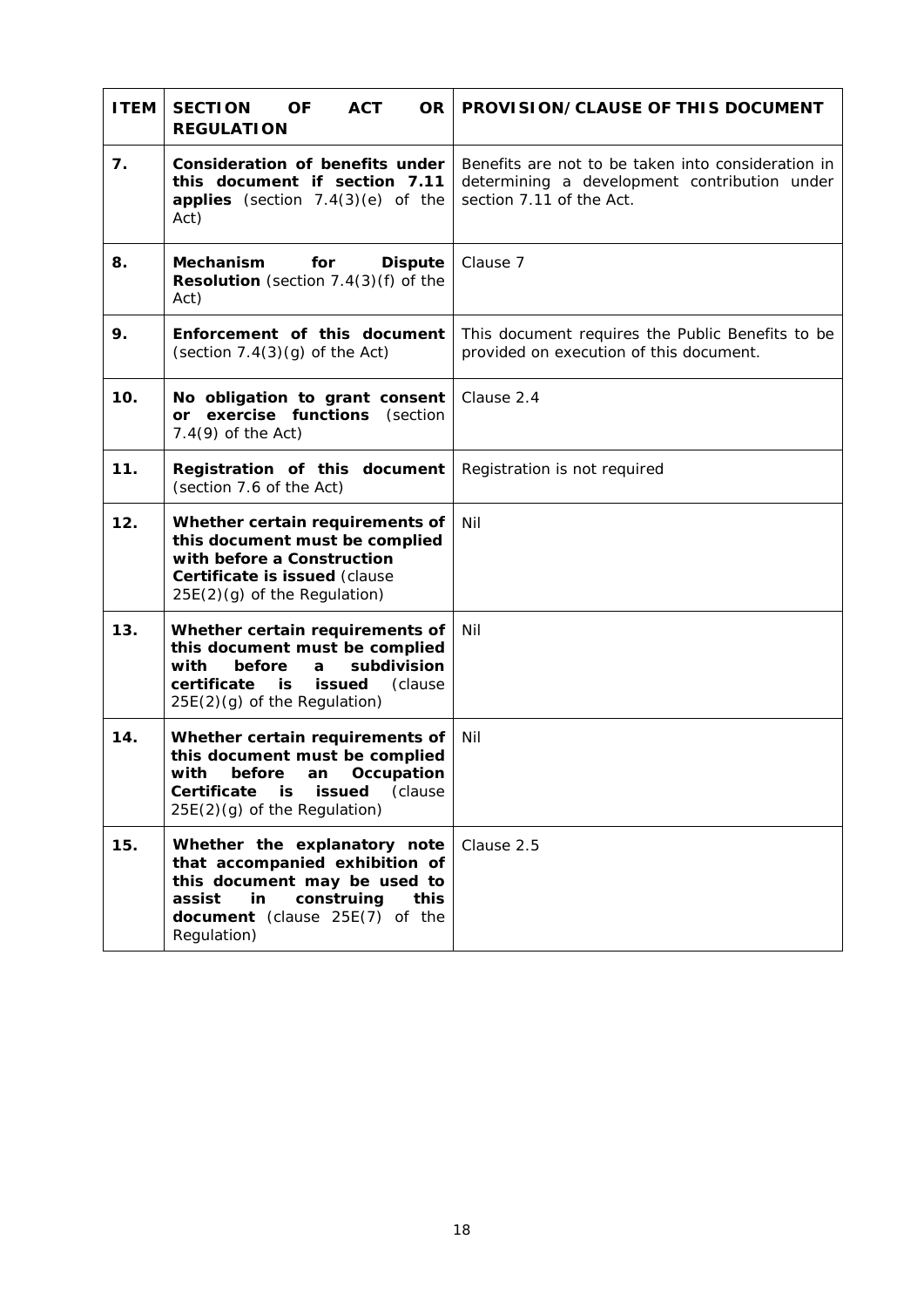# **SCHEDULE 3**

# **Public Benefits (clause 5)**

### <span id="page-21-6"></span><span id="page-21-0"></span>1. **PUBLIC BENEFITS - OVERVIEW**

The Developer must provide the Public Benefits in accordance with Schedule 3 and this document. The Attributed Value, timing of delivery and additional specifications relating to the Public Benefits is set out in the table below.

| <b>Public Benefit</b>        | <b>Attributed Value</b> | Due date                                  |
|------------------------------|-------------------------|-------------------------------------------|
| <b>Monetary Contribution</b> | \$36,100.00             | On or before the date of this<br>document |

# <span id="page-21-1"></span>2. **PAYMENT OF MONETARY CONTRIBUTION**

#### <span id="page-21-2"></span>2.1 **Payment**

The Developer must pay the Monetary Contribution to the City on or before the date of this document in cash or by unendorsed bank cheque.

# <span id="page-21-3"></span>2.2 **Indexation**

If the Monetary Contribution is not paid to the City on the date of this document then at the date of payment the Monetary Contribution must be indexed as follows:

# **Monetary Contribution (to be provided) =**

# **Monetary Contribution (as per item 1 of clause 1 above) x (A/B)**

where:

- **A** is the Index Number most recently published before the date the Monetary Contribution is to be paid
- **B** is the Index Number most recently published before the date this agreement commenced in accordance with clause [3.1](#page-7-7) of this document.

If after the formula is applied the Monetary Contribution will be less than the amount stated in item 1 of clause 1 above, the Monetary Contribution will not be adjusted.

#### <span id="page-21-4"></span>2.3 **No trust**

Nothing in this document creates any form of trust arrangement or fiduciary duty between the City and the Developer. Following receipt of the Monetary Contribution, the City is not required to separately account for the Monetary Contribution, report to the Developer regarding expenditure of the Monetary Contribution or comply with any request by the Developer to trace the Monetary Contribution.

#### <span id="page-21-5"></span>2.4 **Expenditure by the City**

The City will use the Monetary Contribution to achieve the public benefit of community infrastructure in Green Square.